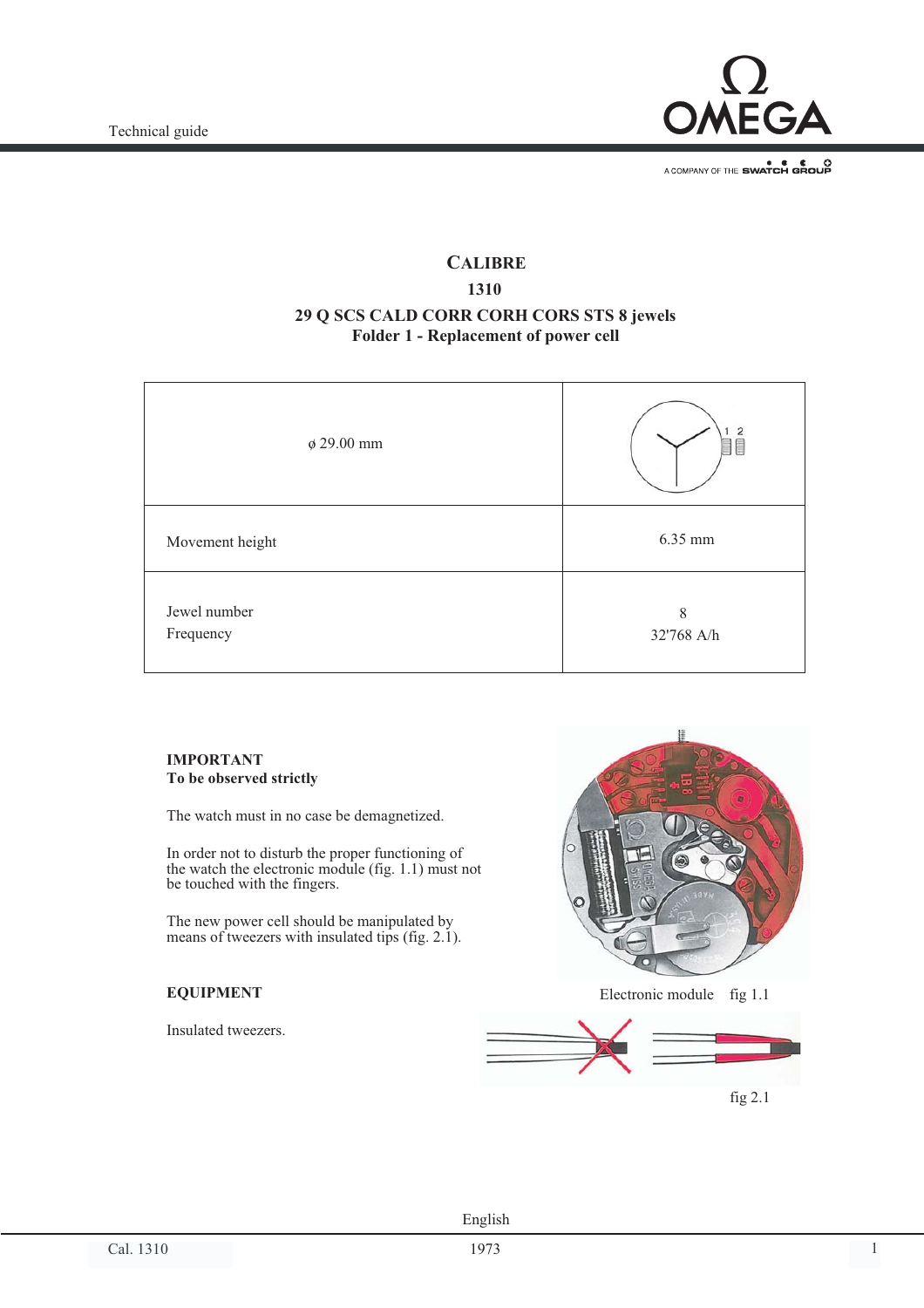## **REPLACEMENT OF POWER CELL**

**1.1.** Open the case.

**1.2.** Remove and clean the back.

**1.3.** Remove magnetic protection.

**1.4.** Remove power cell bridle No. 1310.9179 by unscrewing its screw.

**1.5.** Remove by suction any possible metal waste caused by the screw of the power cell bridle.

**1.6.** Remove faulty power cell by turning the watch over.

**1.7.** Check cleanliness of the two power cell contacts. If necessary, clean them. If the contacts are oxidized, it is necessary in the case of :

the power cell bridle (positive pole): to replace the bridle No 1310.9179.

the lower power cell contact (negative pole): to clean carefully the bridle by means of a buff.

**1.8.** Check new power cell. Even if minute leakages are apparent, it should not be used. Place power cell No 9903 in position, positive pole (+) uppermost (fig. 3.1).

**1.9.** Refit power cell bridle and screw thoroughly.

**1.10.** Fit magnetic protection.

**1.11.** Grease water-resistance gasket. Close the case.



Fig. 3.1

## **COMPONENTS**

No 1310.9179. Power cell bridle, with screw fitted.

No 9903. Power cell, tension 1.35 V.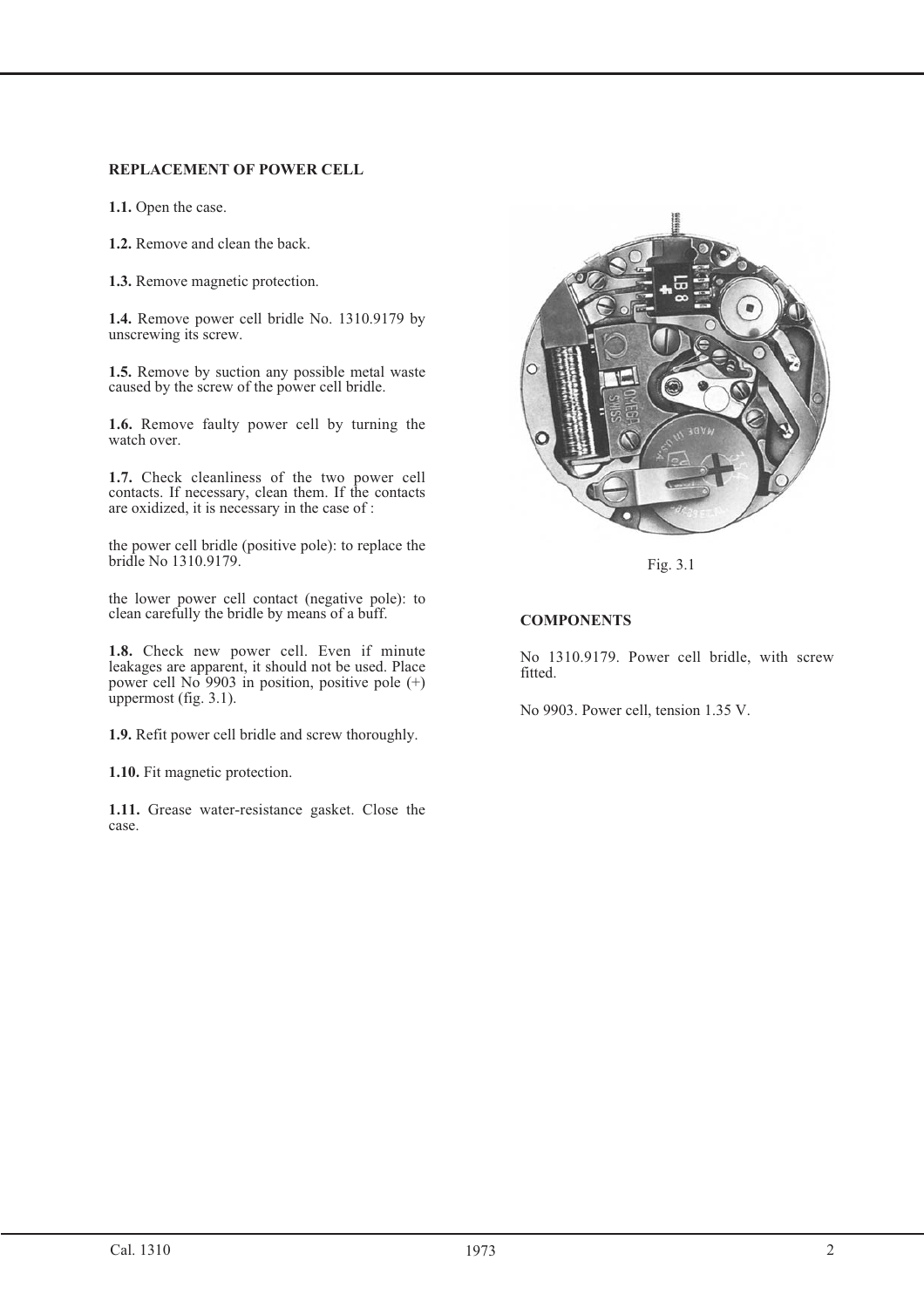

# **CALIBRE 1310 29 Q SCS CALD CORR CORH CORS STS 8 jewels Folder 2 - Adjustment of the rate**

#### **IMPORTANT To be observed strictly**

The watch must in no case be demagnetized.

In order not to disturb the proper functioning of the watch, the electronic module (fig. 1.2) must not be touched either with a tool - except key for trimmer - or with the fingers.

#### **EQUIPMENT**

Key for trimmer DELTATEST



Electronic module fig. 1.2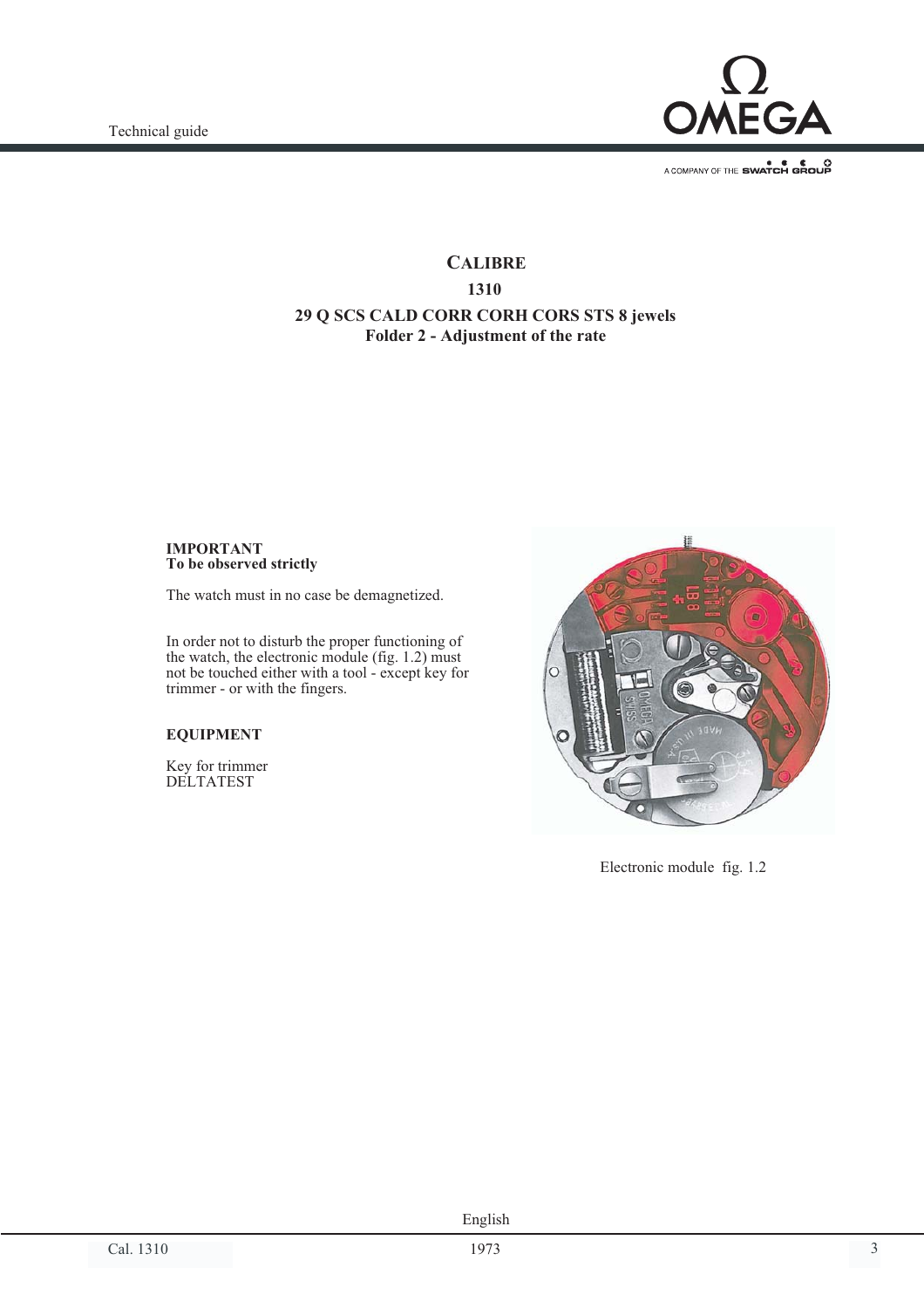## **ADJUSTMENT OF THE RATE**

**2.1.** Open the case.

**2.2.** Remove and clean the back.

**2.3.** Place watch on captor, movement side uppermost, and press button "l Hz" of DELTATEST.

## **Note**

Generally, a measuring time of 10 seconds and a measuring accuracy of 1/100th second will be used.

**2.4.** Read instant rate shown on DELTATEST.

**Note**

Adjustment can only be effected if the daily rate is lower than the possibilities offered by the trimmer.

The guide-mark printed on the trimmer should not be moved outside the limits indicated by fig. 2.2. The total correction area allows a rate adjustment of 10 seconds.

If the daily rate is higher than the possible correction limits, the electronic module should be replaced (see folder 3-1310).



Fig. 2.2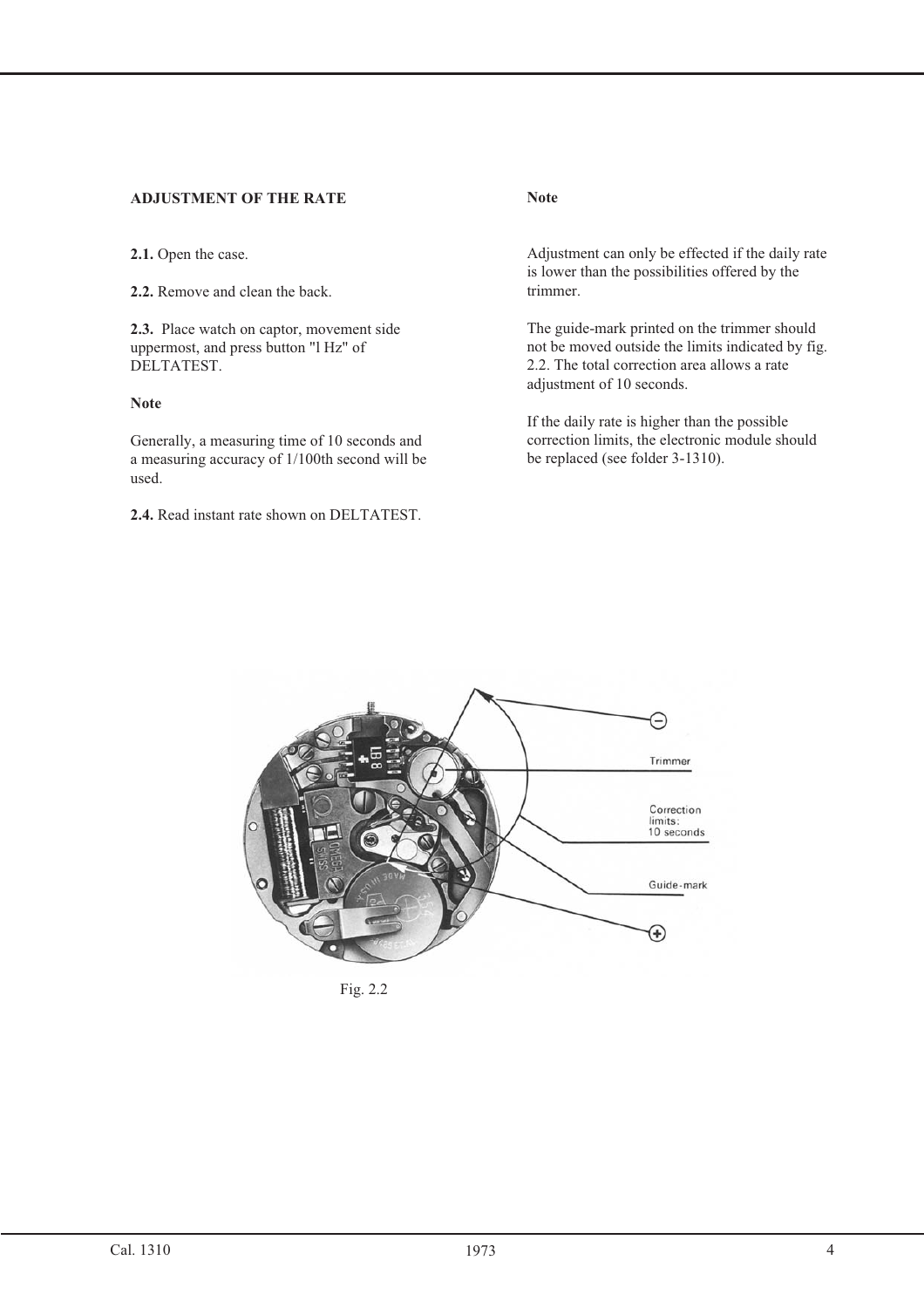**2.5.** Where correction of the daily rate is possible, adjust said rate by means of trimmer, using the key specially devised for this purpose (fig. 3.2). This key only must be used in order not to damage the trimmer. Excess pressure should be avoided during this operation.

By moving the guide-mark of the trimmer in a clockwise direction, a gain is obtained; by moving it in the opposite direction, a loss.

Adjust the watch in relation to the ambient temperature, according to fig. 4.2.

In order that the temperature of the watch may be equal to the ambient temperature, it is necessary to wait about one hour before the measuring is effected.

The values indicated in fig. 4.2. are valid for a watch with closed back.

Turn the trimmer, bearing in mind a gain of 0.10 to 0.20 sec. as compared with the desired adjustment according to fig. 4.2, in order to compensate the loss caused by closing of the case.

**2.6.** Grease the water-resistance gasket. Close the case.

**2.7.** Set the watch and check frequency on DELTATEST after 24 hours.



fig. 4.2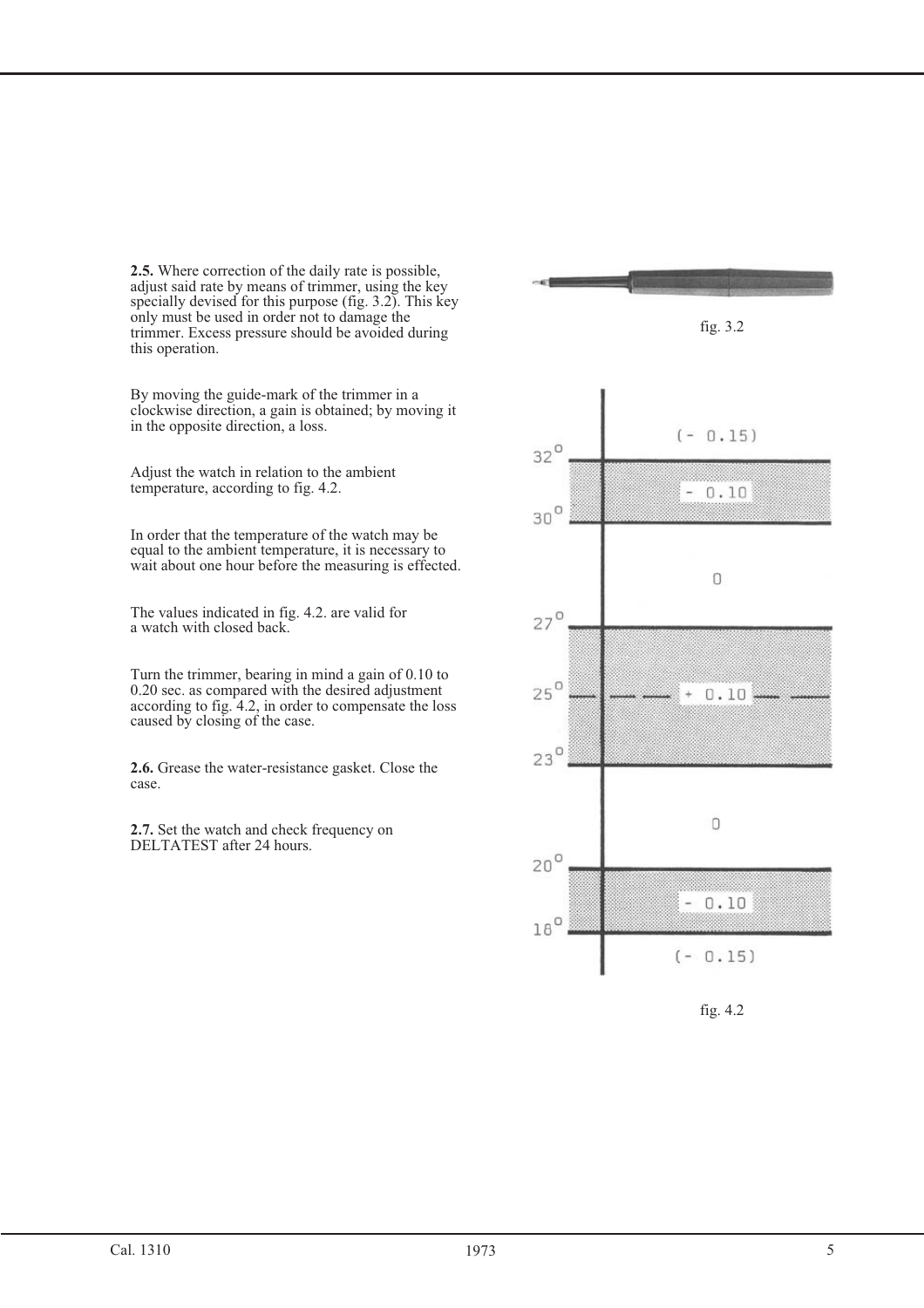

# **CALIBRE 1310 29 Q SCS CALD CORR CORH CORS STS 8 jewels Folder 3 - Standard exchange of movement or modules**

#### **IMPORTANT To be observed strictly**

The watch must in no case be demagnetized.

Do not touch the electronic module with the fingers, nor unsolder the elements.

The motor module must IN NO CASE be disassembled; the characteristics of the magnetic circuit would be disturbed.

Do not clean the electronic module and motor module in bath:.

#### **EQUIPMENT**

Movement holder 1310.

Key for trimmer 1301.

Tool for adjusting motor eccentric.

Deltatest measuring apparatus.

Alitest checking apparatus.

Feed by substitute power cell 1310.

Microscope.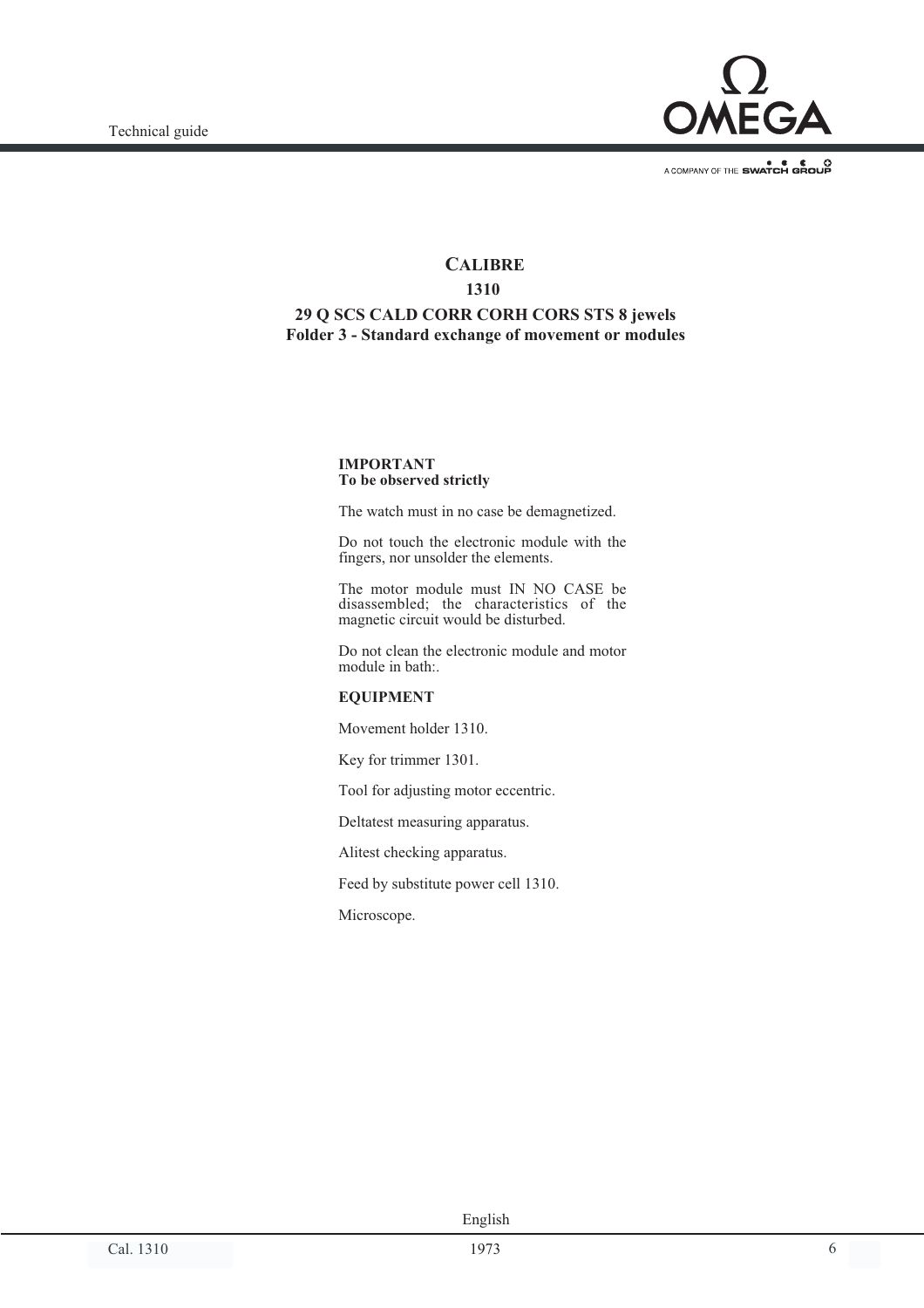#### **EXCHANGE OF MOVEMENT**

**3.1.** Open the case.

**3.2.** Remove upper magnetic protection No. 1310.9230 by turning the watch over.

**3.3.** Remove hand-setting stem No. 1310.9030 by pressing the head of the setting lever staff (red plastic) No. 1310.9044.

**3.4.** Remove the two fixing bridle screws No. 2533 and the bridles.

**3.5.** Extract movement from case.

**3.6.** Take off the three hands.

**Important :** Avoid moving the second hand backwards so as not to damage the retaining click.

**3.7.** Remove simultaneously the dial, lower magnetic protection No. 1310.9225 and dial rest (green plastic) by lifting the whole with the aid of a screw-driver inserted near the dial feet in the two main plate countersinks.

**3.8.** Fit a power cell on the new movement (see folder  $1-1310$ )

**3.9.** Pull the hand-setting stem and place dial and hands in position; turn hour and minute hands backwards in order to compensate the backlash before fitting the second hand. This latter hand will be fitted on an even number index.

**3.10.** Checking of the second hand jump; this latter hand being positioned on an even number, push the hand-setting stem; 1 second after this function the hand should make its first jump. If this is not so, take off the second hand and move it by 1 second before refitting.

**3.11.** Proceed with casing-up of movement.

**3.12.** Set up feed by substitute power cell and check by means of Alitest that the watch functions between 1.15 V and 1.40 V.

**3.13.** Measure current. Consumption should not exceed 15 µA under a tension of 1.35 V. Should one of the conditions mentioned not apply, then the movement must be returned to the Omega agent.

**3.14.** Place power cell in position (see folder 1-1310).

**3.15.** Fit magnetic protection.

**3.16.** Proceed with adjustment of the rate (see folder 2-1310).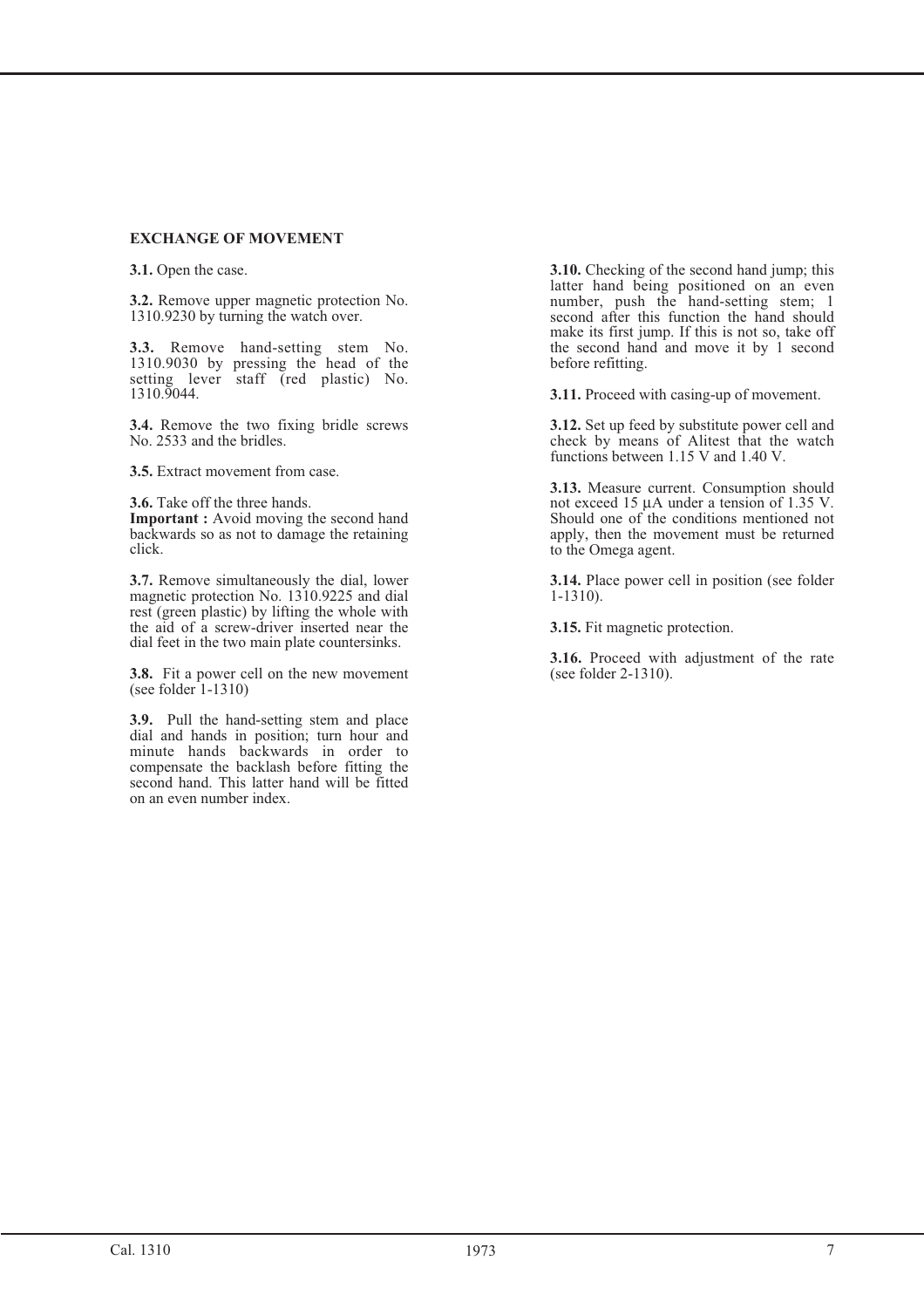#### **EXCHANGE OF ELECTRONIC MODULE**

**3.17.** Open the case.

**3.18.** Remove upper magnetic protection No. 1310.9230 by turning the watch over.

**3.19.** Remove power cell bridle and power cell (point 1, fig. 1.3.)

**3.20.** Unscrew the 2 motor connecting screws No. 2377 (2), earth screw No. 2589 (3), electronic module screw No. 2589 (4) and electronic module screw No. 2377 (5).

**3.21.** Extract faulty electronic module No. 1310.9100.

**3.22.** Place new electronic module in position.

**Important :** For this operation, the hand-setting stem must be pushed in.

**3.23.** Tighten the 5 screws according to op. 3.20 and fig. 1.3.

**3.24.** Follow operations in the order 3.12 to 3.16.

#### **EXCHANGE OF MOTOR MODULE**

**3.25.** Follow operations in the order 3.1 to 3.5.

**3.26.** Release retaining click No. 1310.9028 (point 6, fig. 2.3.) by slightly turning the click stud (6a).

**3.27.** Remove the second hand.

**3.28.** Unscrew the wheel train bridge screw No. 2377 (7) and withdraw the wheel train bridge No. 1310.9001.

**3.29.** Remove second wheel No. 1310.9010 and third wheel No. 1310.9014.



Fig. 1.3



Fig. 2.3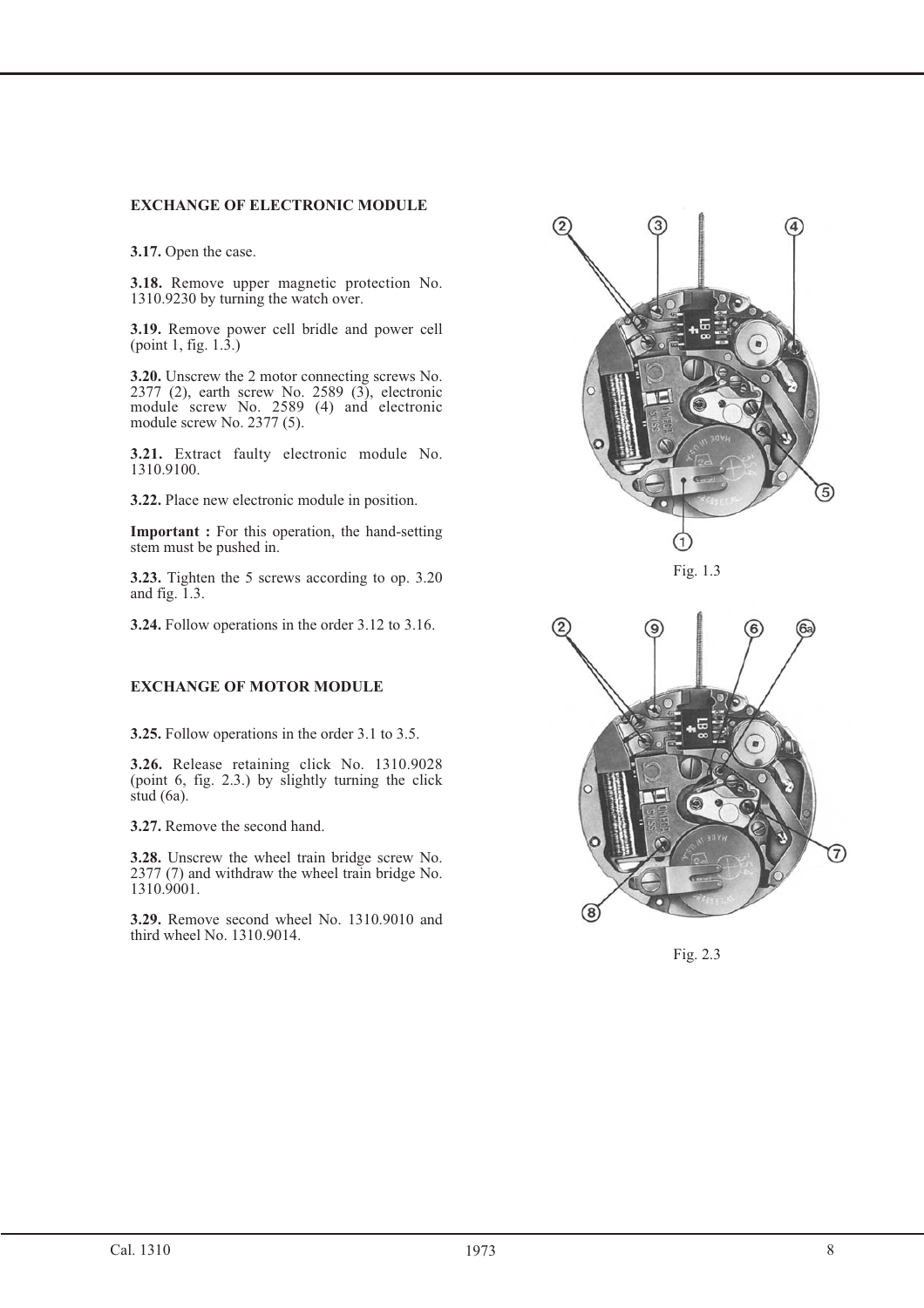## **3.30.**

Unscrew the 2 motor connecting screws (2), motor module screw No. 2377 (8) and motor eccentric locking screw No. 2582 (9).

## **3.31.**

Extract faulty motor module No. 1310.9200.

#### **3.32.**

Place new motor module in position.

#### **3.33.**

**Important :** Screw very slightly the 2 motor connecting screws (2) and motor module screw  $(8)$ .

#### **3.34.**

Fit simultaneously the third and second wheels.

#### **3.35.**

Fit wheel train bridge and tighten its screw.

#### **3.36.**

Adjustment of motor-second wheel backlash by motor eccentric No. 1310.9227. Turn motor eccentric clockwise until wheel train is stopped, using the tool specially devised for this purpose (fig. 3.3.). If locking of the motor is impossible, the eccentric should be left in its position of maximum eccentricity (fig. 3.3 (B). The following operation 3.37 will not be necessary.

#### **3.37.**

Turn eccentric slowly in the opposite direction until the wheel train

turns normally, i.e. always in the same direction (the wheel train is free, without backlash).

**Important :** Check rotation of wheel train curing one minute at least.

#### **3.38.**

The backlash between motor and second wheel is then obtained by turning the motor eccentric through an angle of 40°. To secure this angle accurately, place tool on eccentric, hold with one hand the upper part of the instrument, and with the other hand turn handle arrow-wise (fig. 3.3.) as far as tool banking.

For the movements which have not been stopped by operation 3.36, check that the wheeltrain is always turning in the same direction, then effect the 40° recoil.



**Important :** If a faulty operation has occurred in adjusting the backlash, it will be necessary to recommence the entire adjustment as from operation 3.36, and to follow the indications scrupulously.

#### **3.39.**

Tighten the motor eccentric locking-screw.

#### **3.40.**

Lock motor module screw and the 2 motor connecting screws.

#### **3.41.**

Adjustment of click by microscope : This operation is carried out in "stop second" position of the hand setting stem. Before adjustment, turn the hand setting stem arrowwise in order to compensate the backlash.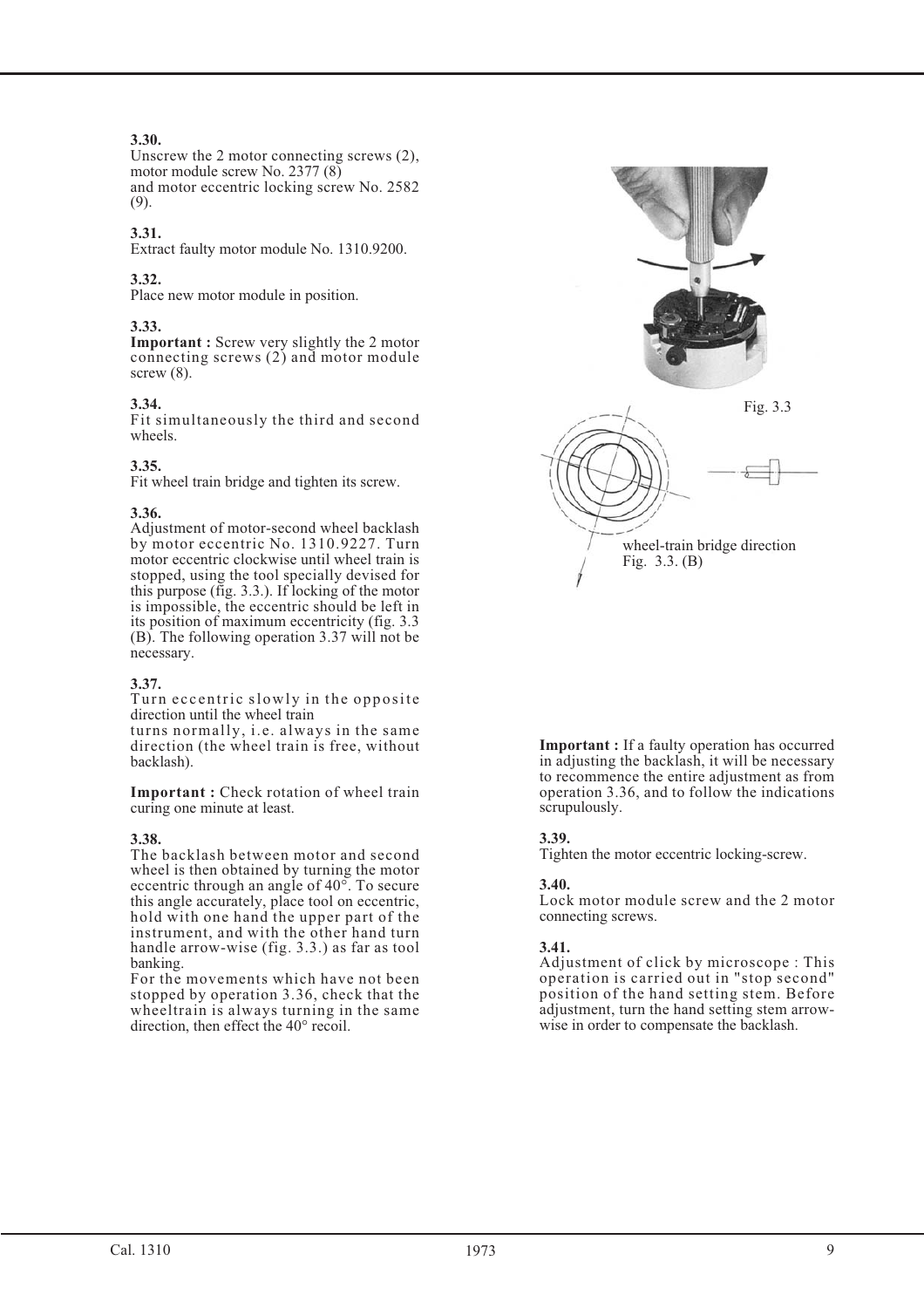**3.42.** Slightly unscrew the screw No. 2564 (point 11, fig. 4.3.) for retaining click plate.

**3.43.** Engage click (6) on retaining wheel (12). The tip of the blade must be at the top of a tooth, as close as possible, without touching it (position a, fig. 5.3.). If necessary, move retaining click plate No. 1310.9026 (13) by turning the eccentric of click bearing plate No. 1310.9029 (14).

**3.44.** Lock screw of retaining click plate. Check again the click position after having turned the stem according to fig. 5.3.

**3.45.** Start the watch by pushing hand setting stem. Engage click in retaining wheel by turning the click stud until the blade touches the tooth (c). Turn slightly further the click stud in order to tighten the blade (position b), and so that a space (d) appears between the end of the click and the tooth (e).

**Important :** The distance (d) between the end of the blade and the tooth (e) must be as small as possible. It is necessary to check during one minute at least the passage of the 60 teeth of the retaining wheel. The click must never touch the tooth at point (e).

**3.46.** Fit second hand according to op. 3.9. and 3.10.

**3.47.** Follow operation in the order 3.11 to 3.16.



Fig. 4.3



Fig. 5.3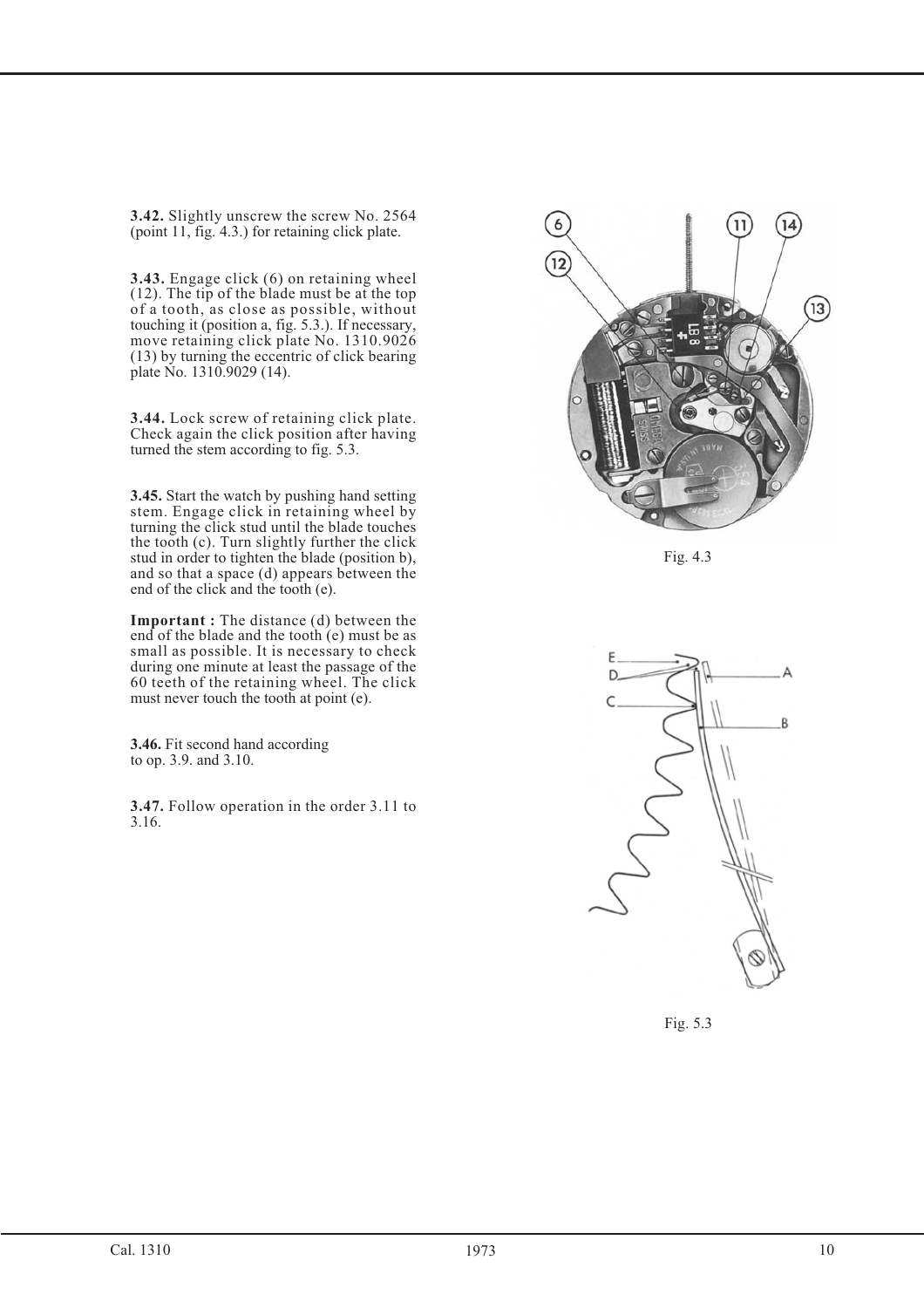

## **CALIBRE**

### **1310**

## **29 Q SCS CALD CORR CORH CORS STS 8 jewels Folder 4 - Diagnostic Disassembling Cleaning Reassembling and lubrication of movement**

#### **IMPORTANT - To be observed strictly**

The watch must in no case be demagnetized.

Do not touch the electronic module with the fingers, nor unsolder the elements.

The motor module must IN NO CASE be disassembled; the characteristics of the magnetic circuit would be disturbed.

Do not clean the electronic module and motor module in baths.

#### **EQUIPMENT**

Movement holder 1310.

Key for trimmer 1301.

Tool for adjusting motor eccentric.

Deltatest measuring apparatus.

Alitest checking apparatus.

Feed by substitute power cell 1310.

Microscope.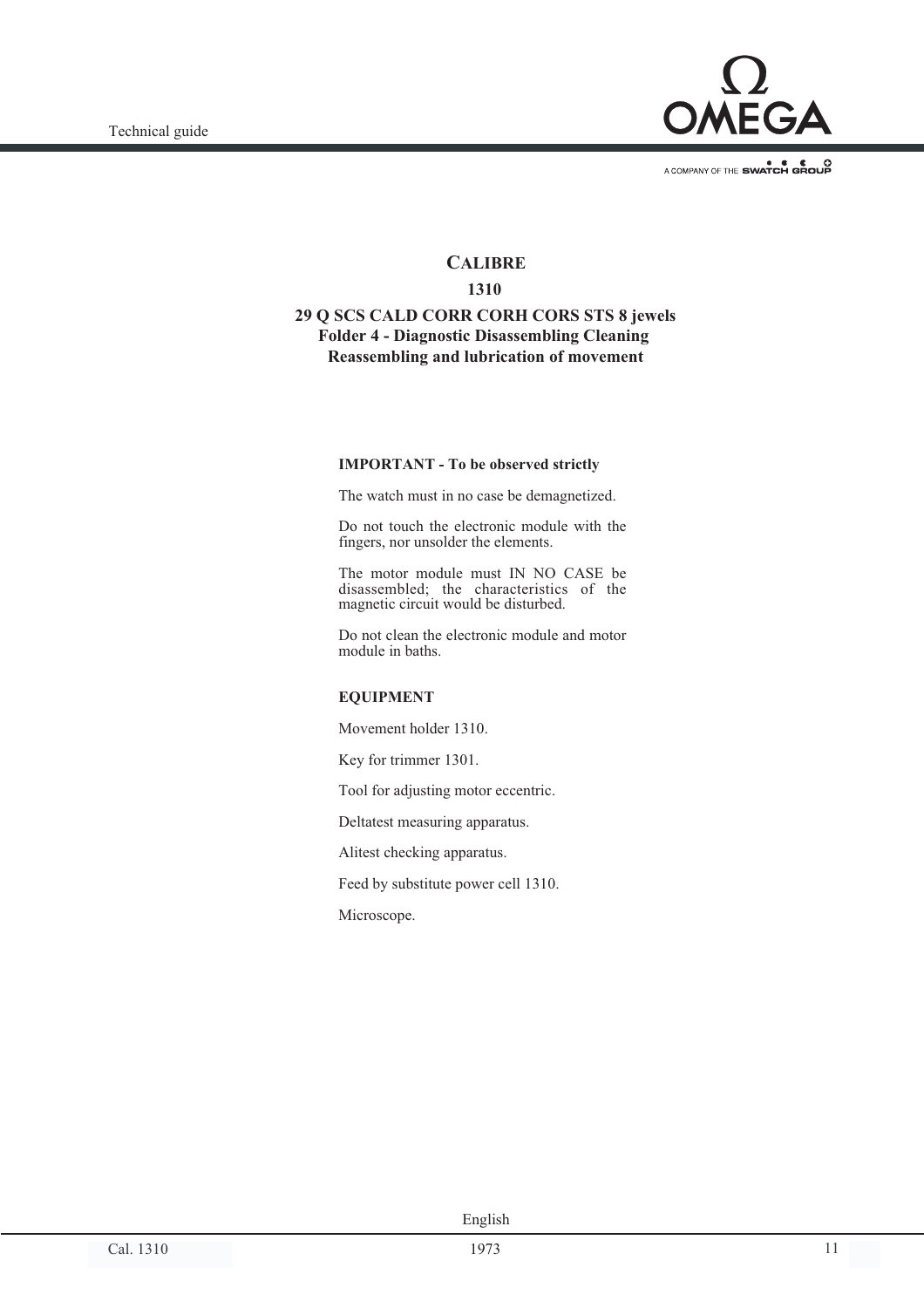# **DISASSEMBLING**

| OP.NO. | ORDER OF OPERATIONS | IPART NO. | FIXING | LUBRICATION  |             | <b>REMARKS</b> |
|--------|---------------------|-----------|--------|--------------|-------------|----------------|
|        |                     |           | DEVICE | <b>POINT</b> | <b>CODE</b> |                |

## 4.1.0. CASE PARTS

| 4.1.1. | OPEN THE CASE              |           |                                          |  |                                                          |
|--------|----------------------------|-----------|------------------------------------------|--|----------------------------------------------------------|
| 4.1.2. | UPPER MAGNETIC PROTECTION  | 1310.9230 |                                          |  |                                                          |
| 4.1.3. | HAND SETTING STEM          | 1310.9030 | <b>PRESSURE</b><br>LEVER                 |  | PRESS HEAD OF<br>SETTING LEVER<br>STAFF (RED<br>PLASTIC) |
| 4.1.4. | <b>UNCASE</b>              |           | 2 SCREWS<br>$2533 - 2$<br><b>BRIDLES</b> |  |                                                          |
| 4.1.5. | RELEASE RETAINING<br>CLICK |           |                                          |  | SEE FOLDER<br>$3-1310$ – OP. $(3.26)$                    |
| 4.1.6. | HANDS                      |           |                                          |  |                                                          |
| 4.1.7. | DIAL                       |           | DIAL<br>HOLDERS                          |  |                                                          |

# 4.2.0. POWER CELL

| 4.2.1. | POWER CELL BRIDLE | 1310.9179 | 1 ADJOINT |
|--------|-------------------|-----------|-----------|
| 4.2.2. | POWER CELL        | 9903      |           |

# 4.3.0. WHEEL TRAIN

| 4.3.1. | WHEEL TRAIN BRIDGE | 1310.9001 | <b>SCREW</b><br>2377 |  |  |
|--------|--------------------|-----------|----------------------|--|--|
| 4.3.2. | WHEEL<br>THIRD     | 1310.9014 |                      |  |  |
| 4.3.3. | SECOND WHEEL       | 1310.9010 |                      |  |  |

# 4.4.0. MOTOR MODULE

| 4.4.1. | MOTOR MODULE | 1310.9200 | <b>SCREW</b><br>$2582 - 3$<br><b>SCREWS</b><br>2377<br>SEE<br><b>FOLDER</b><br>$3 - 1310$ |  | DO NOT DIS <sup>-</sup><br>ASSEMBLE OR CLEAN<br>MOTOR MODULE IN<br><b>BATHS</b><br>SEE 4.4.1.0. |
|--------|--------------|-----------|-------------------------------------------------------------------------------------------|--|-------------------------------------------------------------------------------------------------|
|--------|--------------|-----------|-------------------------------------------------------------------------------------------|--|-------------------------------------------------------------------------------------------------|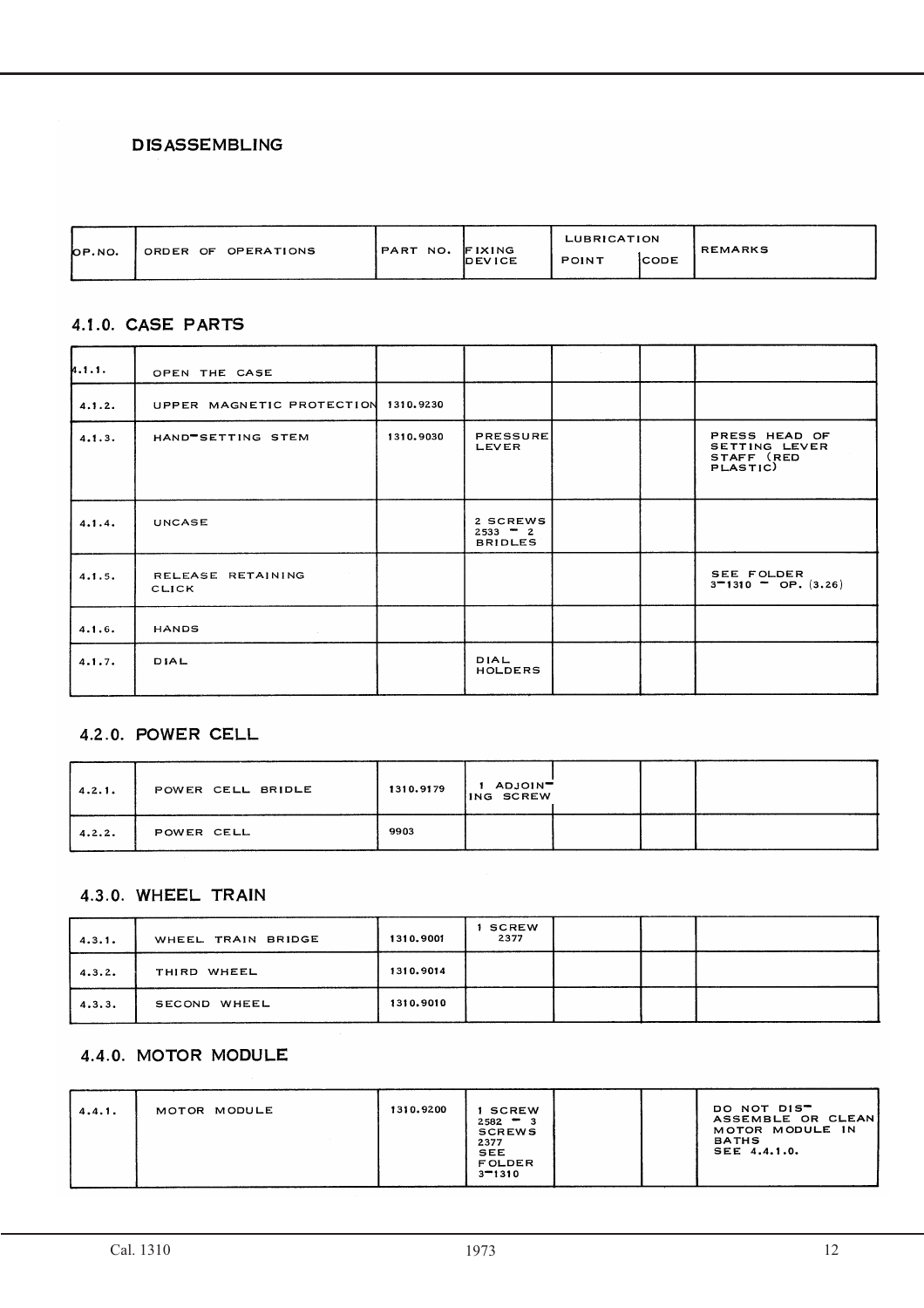| OP.NO. | ORDER OF OPERATIONS | <b>PART</b><br>NO. | <b>FIXING</b><br><b>DEVICE</b> | LUBRICATION<br><b>POINT</b> | CODE | REMARKS |
|--------|---------------------|--------------------|--------------------------------|-----------------------------|------|---------|
|--------|---------------------|--------------------|--------------------------------|-----------------------------|------|---------|

# 4.5.0. ELECTRONIC MODULE

| 4.5.1. | ELECTRONIC MODULE                   | 1310.9100 | 2 SCREWS<br>2589<br>1 SCREW<br>2377<br><b>SEE</b><br><b>FOLDER</b><br>$3 - 1310$ |  | DO NOT DIST<br>ASSEMBLE OR CLEAN<br>ELECTRONIC MODULE<br>IN BATHS.<br>SEE 4.5.1.0. |
|--------|-------------------------------------|-----------|----------------------------------------------------------------------------------|--|------------------------------------------------------------------------------------|
| 4.5.2. | CLUTCH WHEEL                        | 1310.9031 |                                                                                  |  |                                                                                    |
| 4.5.3. | INSULATOR FOR POWER<br>CELL CONTACT | 1310.9182 |                                                                                  |  |                                                                                    |

# 4.6.0. TIME DISPLAY

| 4, 6, 1. | HEAD OF SETTING LEVER<br><u>STAFF</u>                     | 1310.9044              |                  |  |                                                                                                       |
|----------|-----------------------------------------------------------|------------------------|------------------|--|-------------------------------------------------------------------------------------------------------|
| 4.6.2.   | TURN MOVEMENT OVER                                        |                        |                  |  |                                                                                                       |
| 4.6.3.   | DAY DISC GUARD                                            | 1310.9070              |                  |  |                                                                                                       |
| 4.6.4.   | DAY DISC                                                  | 1310.9067              |                  |  |                                                                                                       |
| 4.6.5.   | DATE INDICATOR<br>GUARD                                   | 1310,9003              | 3 SCREWS<br>2487 |  |                                                                                                       |
| 4.6.6.   | DATE INDICATOR                                            | 1310.9066              |                  |  |                                                                                                       |
| 4.6.7.   | HOUR WHEEL HI                                             | 1310.9025              |                  |  |                                                                                                       |
| 4.6.8.   | DOUBLE DATE SETTING<br>WHEEL                              | 1310.9050              |                  |  |                                                                                                       |
| 4.6.9.   | DRIVING GEAR                                              | 1310.9053              |                  |  |                                                                                                       |
| 4.6.10   | DATE INDICATOR DRIVING<br>WHELL AND<br>DATE MALTESE CROSS | 1310.9062<br>1310.9064 |                  |  | THE 2 COMPONENTS<br>MAGNETICALLY<br>COUPLED ARE RE"<br>MOVED TOGETHER.<br>CLEANING : SEE<br>4.6.10.0. |
| 4.6.11.  | DAY DISC DRIVING GEAR                                     | 1310.9057              |                  |  |                                                                                                       |
| 4.6.12.  | THIRD WHEEL BRIDGE                                        | 1310.9002              | 1 SCREW<br>2487  |  |                                                                                                       |
| 4.6.13.  | MINUTE WHEEL                                              | 1310.9020              |                  |  | $SEE^A$ <sup>N</sup> <sub>1</sub> <sup>8</sup> , $\delta$                                             |
| 4.6.14.  | CENTER WHEEL WITH<br>CANNON PINION                        | 1310.9017              |                  |  |                                                                                                       |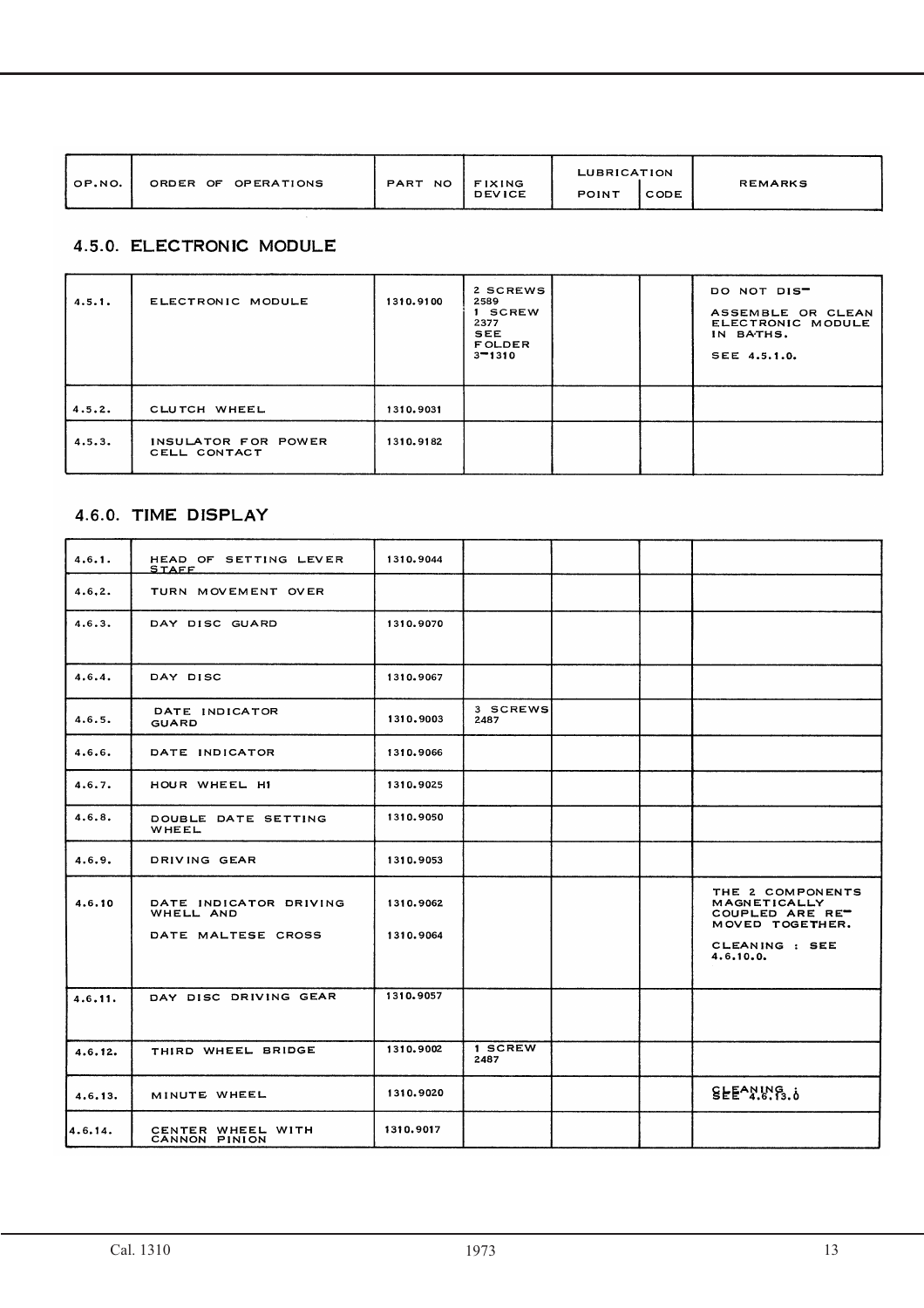|        | OPERATIONS<br>ORDER | <b>PART</b><br><b>NO</b> | <b>FIXING</b>  | LUBRICATION  |      | <b>REMARKS</b> |
|--------|---------------------|--------------------------|----------------|--------------|------|----------------|
| OP.NO. | OF                  |                          | <b>SERVICE</b> | <b>POINT</b> | CODE |                |

# 4.7.0. MECHANISM

| 4.7.1.  | DATE CORRECTOR YOKE                          | 1310.9080 |                 |  |  |
|---------|----------------------------------------------|-----------|-----------------|--|--|
| 4.7.2.  | YOKE COVER                                   | 1310.9042 | 1 SCREW<br>2377 |  |  |
| 4.7.3.  | SETTING LEVER SPRING                         | 1310.9041 | $1 \n2377$ REW  |  |  |
| 4.7.4.  | 2 YOKE SPRINGS                               | 1310.9040 |                 |  |  |
| 4.7.5.  | MAIN YOKE                                    | 1310.9032 |                 |  |  |
| 4.7.6.  | HAND-SETTING YOKE                            | 1310.9039 |                 |  |  |
| 4.7.7.  | SETTING LEVER                                | 1310.9035 |                 |  |  |
| 4.7.8.  | CONTACT SPRING                               | 1310.9043 |                 |  |  |
| 4.7.9.  | OPERATING LEVER FOR<br>DATE CORRECTOR        | 1310.9081 |                 |  |  |
| 4.7.10. | OPERATING LEVER SPRING<br>FOR DATE CORRECTOR | 1310.9082 |                 |  |  |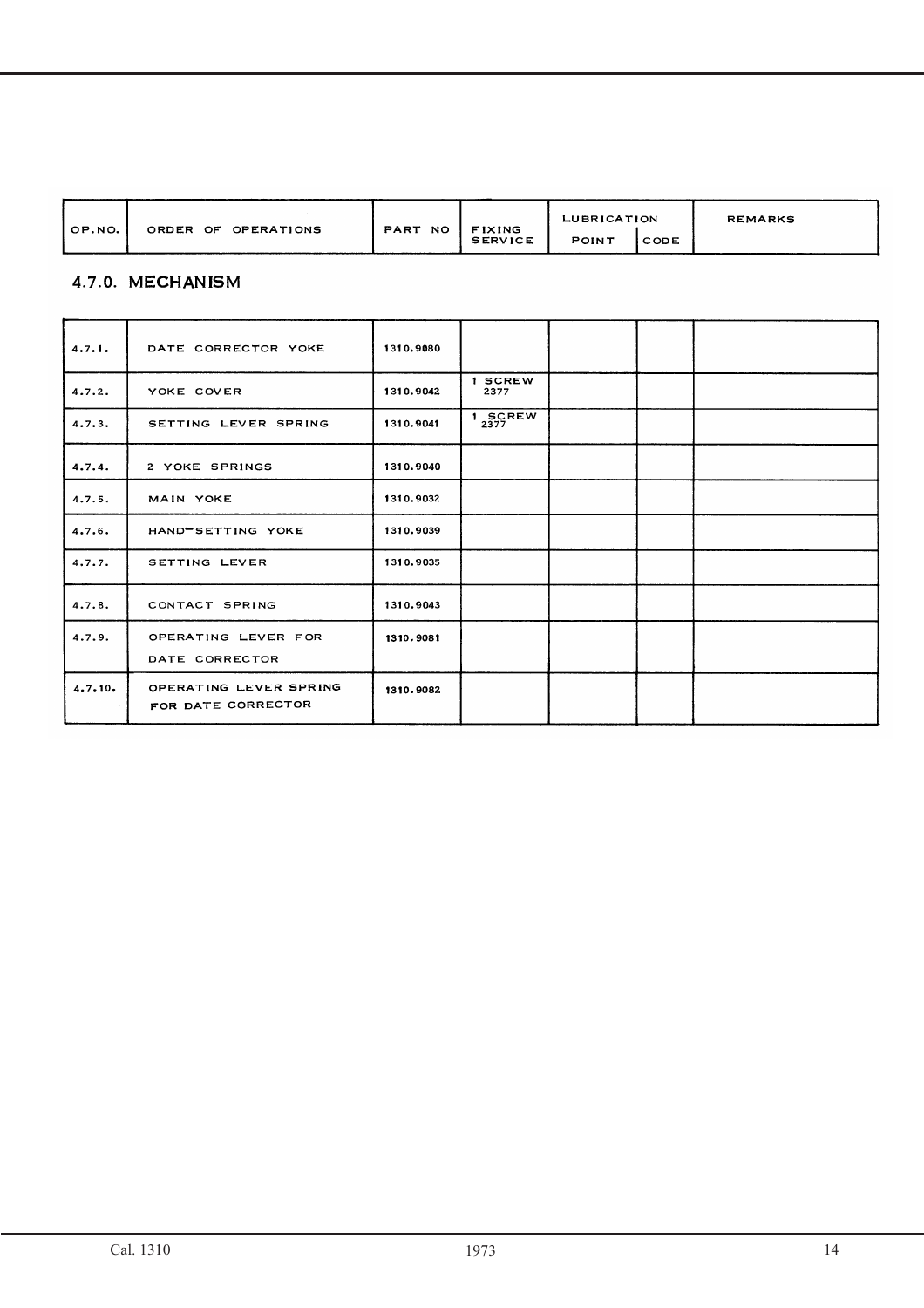#### **CLEANING INSTRUCTIONS**

#### **4.4.1.0.** Motor module 1310.9200.

Do not disassemble or clean motor module in baths. Standard exchange if necessary.

#### **4.5.1.0.**

Electronic module 1310.9100.

Do not disassemble or clean electronic module in baths. Standard exchange if necessary.

## **4.6.10.0.**

Date indicator driving wheel 1310.9062. Date Maltese cress 1310.9064.

The cleaning machine is not recommended for these magnetic components. They should be cleaned in the appropriate benzine bath which must be absolutely clean and free from any metallic particles. Check, however, the cleanliness of the magnets.

**4.6.13.0.** Minute wheel 1310.9020.

**Important :** NEVER clean minute wheel in the cleaning machine. Proceed as indicated under  $4.6.10.0.$ 

Furthermore, the following should not be cleaned in the baths Day disc 1310.9967. Date indicator 1310.9066. Power cell 9903. Upper magnetic protection 1310.9230.

The remainder of the movement, including the motor eccentric 1310.9227 left on the plate

(only remove it in case of replacement) may be cleaned in baths as per the usual procedure.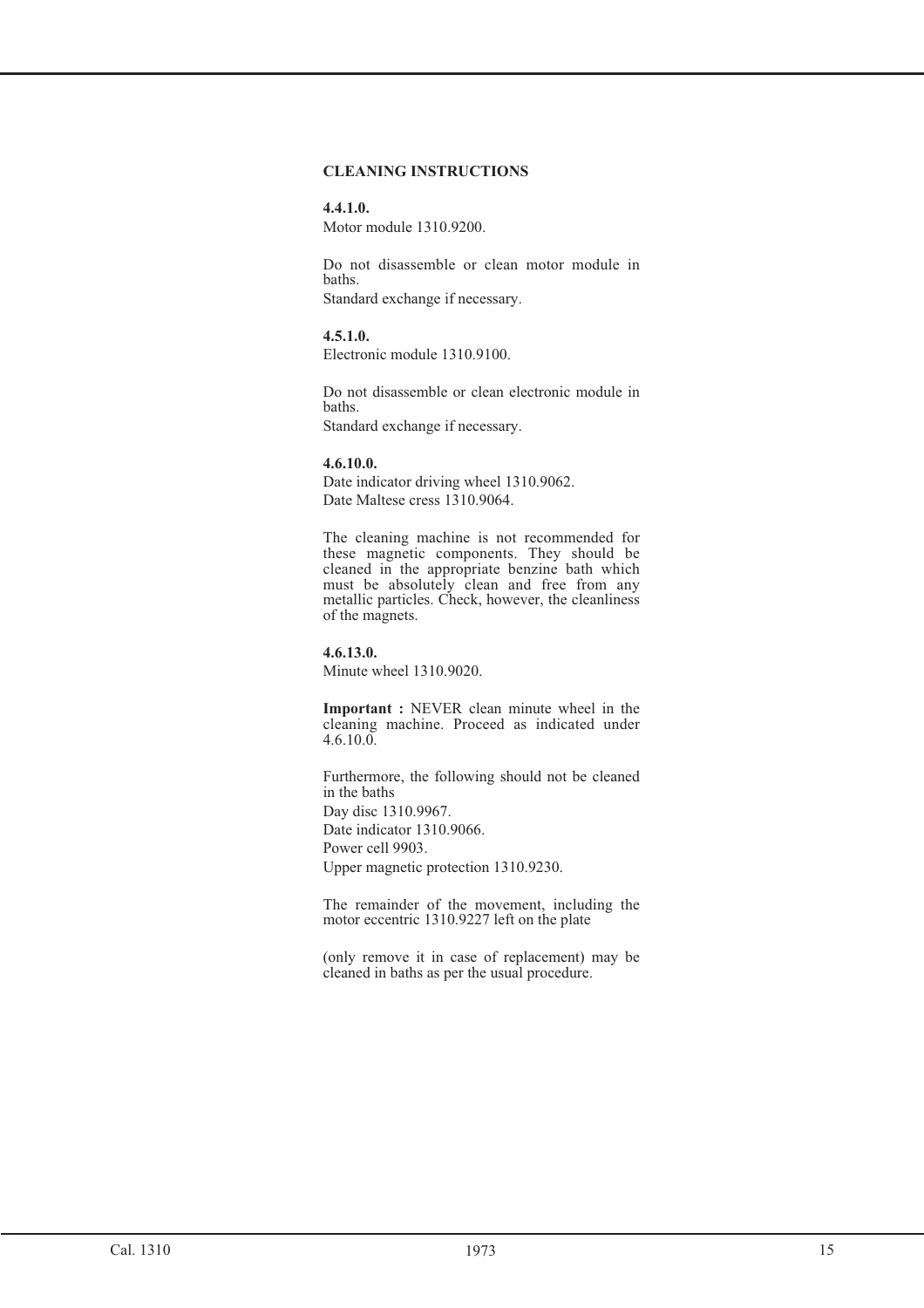## **REASSEMBLING**

| OP.<br>NO. | ORDER OF OPERATIONS | PART<br>NO. | <b>FIXING</b> | <b>LUBRICATION</b> |      | <b>REMARKS</b> |
|------------|---------------------|-------------|---------------|--------------------|------|----------------|
|            |                     |             | <b>DEVICE</b> | <b>POINT</b>       | CODE |                |

## 4.8.0. MECHANISM

| 4.8.1.   | FIT MAIN PLATE ON<br>MOVEMENT HOLDER         |           |                 |                                                         |      | DIAL SIDE UP. |
|----------|----------------------------------------------|-----------|-----------------|---------------------------------------------------------|------|---------------|
| 4.8.2.   | OPERATING LEVER SPRING<br>FOR DATE CORRECTOR | 1310.9082 |                 | <b>FUNCTION</b>                                         |      |               |
| 4.8.3.   | OPERATING LEVER FOR<br>DATE CORRECTOR        | 1310.9081 |                 | $PIV. +$<br><b>FUNCTIONS</b>                            | 1.03 |               |
| 4, 8, 4. | CONTACT SPRING                               | 1310.9043 |                 |                                                         |      |               |
| 4.8.5.   | CLUTCH WHEEL                                 | 1310.9031 |                 | <b>GROOVE</b>                                           | 1.03 |               |
| 4.8.6.   | HAND-SETTING STEM                            | 1310,9030 |                 | SQUARE,<br>PIVOT,<br><b>GROOVE</b>                      | 1.03 |               |
| 4.8.7.   | SETTING LEVER                                | 1310.9035 |                 | $PIV. +$<br>FUNCTIONS 1.03                              |      |               |
| 4.8.8.   | HAND SETTING YOKE                            | 1310.9039 |                 | <b>FUNCTIONS</b><br>$+$ PIV.<br><b>SETTING</b><br>WHEEL | 1.03 |               |
| 4.8.9.   | MAIN YOKE                                    | 1310.9032 |                 | <b>FUNCTIONS</b><br>$+$ PIV.<br><b>SETTING</b><br>WHEEL | 1.03 |               |
| 4.8.10.  | 2 YOKE SPRINGS                               | 1310.9040 |                 | <b>FUNCTIONS</b>                                        | 1.03 |               |
| 4.8.11.  | SETTING LEVER SPRING                         | 1310.9041 | 1 SCREW<br>2377 | <b>FUNCTIONS</b>                                        | 1.03 |               |
| 4.8.12.  | YOKE COVER                                   | 1310.9042 | 1 SCREW<br>2377 |                                                         |      |               |
| 4.8.13.  | DATE CORRECTOR YOKE                          | 1310.9080 |                 | <b>PIVOTING</b>                                         | 1.03 |               |

# 4.9.0. TIME DISPLAY

| 4.9.1. | CENTER WHEEL WITH<br>CANNON PINION                    | 1310.9017              |                 | <b>FRICTION</b><br>PIVOTING | 2.13<br>1.02 |                              |
|--------|-------------------------------------------------------|------------------------|-----------------|-----------------------------|--------------|------------------------------|
| 4.9.2. | MINUTE WHEEL                                          | 1310.9020              |                 | <b>PIVOTING</b>             | 1.02         |                              |
| 4.9.3. | THIRD WHEEL BRIDGE                                    | 1310.9002              | 1 SCREW<br>2487 | UEWEL THIRD 1.02<br>WHEEL   |              |                              |
| 4.9.4. | DAY DISC DRIVING GEAR                                 | 1310.9057              |                 |                             |              |                              |
| 4.9.5. | DATE MALTESE CROSS<br>DATE INDICATOR DRIVING<br>WHEEL | 1310.9064<br>1310.9062 |                 |                             |              | POSITIONING : SEE<br>4.9.5.0 |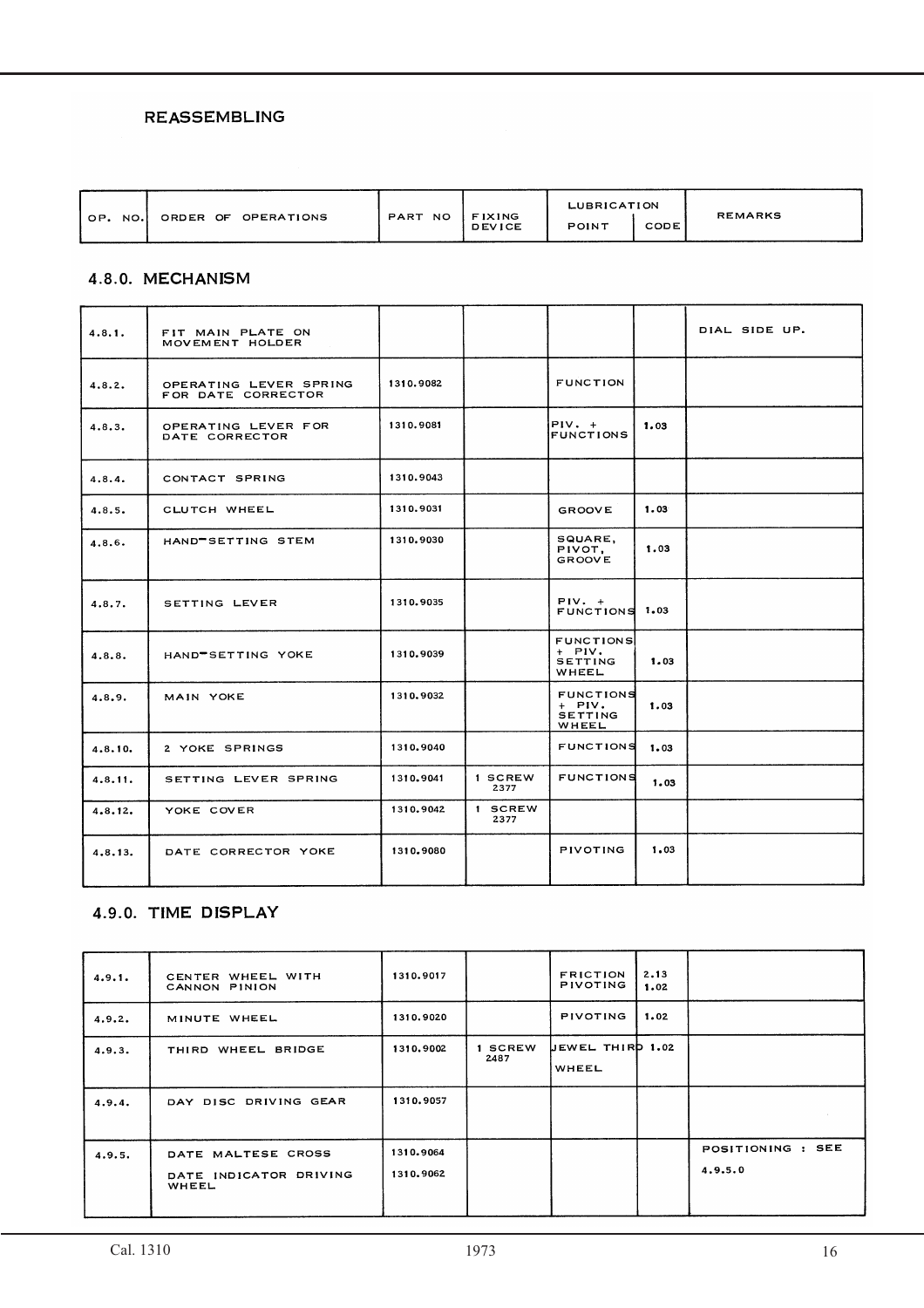|                  |                     |         |                                | LUBRICATION |      | <b>REMARKS</b> |
|------------------|---------------------|---------|--------------------------------|-------------|------|----------------|
| OP.<br><b>NO</b> | ORDER OF OPERATIONS | PART NO | <b>FIXING</b><br><b>DEVICE</b> | POINT       | CODE |                |

| 4.9.6.  | DATE DRIVING GEAR                        | 1310.9053 |                  |  | CHECK ON<br>POSITIONING SEE<br>4.9.6.0.              |
|---------|------------------------------------------|-----------|------------------|--|------------------------------------------------------|
| 4.9.7.  | DOUBLE DATE SETTING WHEEL 1310.9050      |           |                  |  |                                                      |
| 4.9.8.  | HOUR WHEEL                               | 1310.9025 |                  |  |                                                      |
| 4.9.9.  | DATE INDICATOR                           | 1310,9066 |                  |  | ALIGN A DATE FIGURE<br>WITH THE HAND<br>SETTING STEM |
| 4.9.10. | DATE INDICATOR<br>GUARD                  | 1310.9003 | 3 SCREWS<br>2487 |  |                                                      |
| 4.9.11. | DAY DISC                                 | 1310.9067 |                  |  |                                                      |
| 4.9.12. | DAY DISC GUARD                           | 1310.9070 |                  |  |                                                      |
| 4.9.13. | TURN MOVEMENT OVER                       |           |                  |  |                                                      |
| 4.9.14. | SETTING LEVER<br>HEAD OF<br><b>STAFF</b> | 1310.9044 |                  |  |                                                      |

# 4.10.0. ELECTRONIC MODULE

| 4.10.1. | INSULATOR FOR POWER<br>CELL CONTACT | 1310.9182 |                                     |  |                                |
|---------|-------------------------------------|-----------|-------------------------------------|--|--------------------------------|
| 4.10.2. | PUSH HAND SETTING STEM              |           |                                     |  |                                |
| 4.10.3. | ELECTRONIC MODULE                   | 1310.9100 | 2 SCREWS<br>2589<br>1 SCREW<br>2377 |  | SEE FOLDER 3-1310<br>FIG. 1.3. |

# 4.11.0 MOTOR MODULE

| 4.11.1. | MOTOR MODULE | 1310.9200 | 3 SCREWS<br>2377 |  | SEE FOLDER 3-1310<br>່າາ<br>. |
|---------|--------------|-----------|------------------|--|-------------------------------|
|         |              |           |                  |  |                               |

## 4.12.0. WHEEL TRAIN

| 4.12.1. | SECOND WHEEL       | 1310.9010 |                            | <b>TOOTHING</b><br>OF SECOND<br>WHEEL<br><b>PLATE</b><br>(LOWER)<br>WHEEL,<br>3 SPOTS<br>OF GREASE) | 2.13 | IMPORTANT:<br>DO NOT OIL CENTER<br><b>PIPE</b> |
|---------|--------------------|-----------|----------------------------|-----------------------------------------------------------------------------------------------------|------|------------------------------------------------|
| 4.12.2. | THIRD WHEEL        | 1310.9014 |                            |                                                                                                     |      |                                                |
| 4.12.3. | WHEEL TRAIN BRIDGE | 1310.9001 | <b>SCREW</b><br>1.<br>2377 | <b>INCABLOC</b><br>+ JEWEL                                                                          | 1.02 |                                                |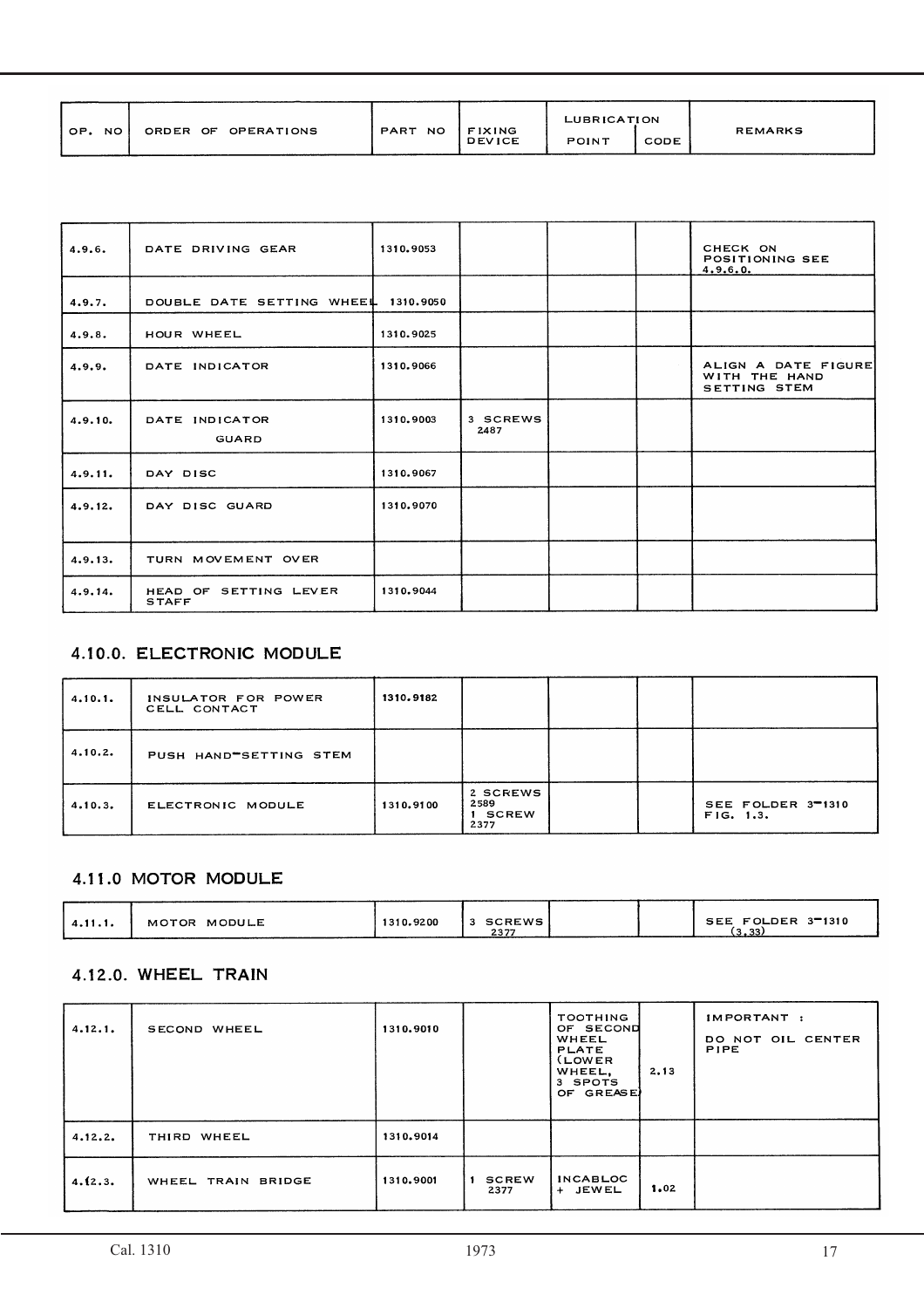|         |                     |         |                         | LUBRICATION  |        |                |
|---------|---------------------|---------|-------------------------|--------------|--------|----------------|
| OP. NO. | ORDER OF OPERATIONS | PART NO | FIXING<br><b>DEVICE</b> | <b>POINT</b> | I CODE | <b>REMARKS</b> |

# 4.13.0. POWER CELL

| 4.13.1. | POWER CELL        | 9903      |                                  |  |  |
|---------|-------------------|-----------|----------------------------------|--|--|
| 4.13.2. | POWER CELL BRIDLE | 1310.9179 | ADJOIN <sup>-</sup><br>ING SCREW |  |  |

# 4.14.0. ADJUSTMENT OF MOTOR ECCENTRIC AND CLICK

| 4.14.1. | ADJUST MOTOR BACKLASHT<br>SECOND WHEEL PLATE |           |                      |  | SEE FOLDER<br>$3 - 1310$ (3.36 TO 3.45)         |
|---------|----------------------------------------------|-----------|----------------------|--|-------------------------------------------------|
| 4.14.2. | LOCK MOTOR ECCENTRIC                         |           | <b>SCREW</b><br>2582 |  |                                                 |
| 4.14.3. | LOCK MOTOR                                   |           |                      |  | THE 3 SCREWS<br>(4.11.1.)                       |
| 4.14.4. | ADJUST RETAINING CLICK                       | 1310.9026 | <b>SCREW</b><br>2564 |  | <b>SEE FOLDER</b><br>$3 - 1310$ (3.41 AND 3.45) |

# 4.15.0. CASE PARTS

| 4.15.1. | DIAL                                       |           |                               |  |                                          |
|---------|--------------------------------------------|-----------|-------------------------------|--|------------------------------------------|
| 4.15.2. | <b>HANDS</b>                               |           |                               |  | SEE FOLDER<br>$3 - 1310$ (3.9 AND 3.10)  |
| 4.15.3. | CASE UP                                    |           | 2 BRIDLES<br>2 SCREWS<br>2533 |  |                                          |
| 4.15.4. | CHECK FUNCTIONING AREAS<br>AND CONSUMPTION |           |                               |  | SEE FOLDER<br>$3 - 1310$ (3.12 AND 3.13) |
| 4.15.5. | UPPER MAGNETIC PROTECTION                  | 1310.9230 |                               |  |                                          |
| 4.15.6. | ADJUST THE RATE                            |           |                               |  | SEE FOLDER<br>$2 - 1310$                 |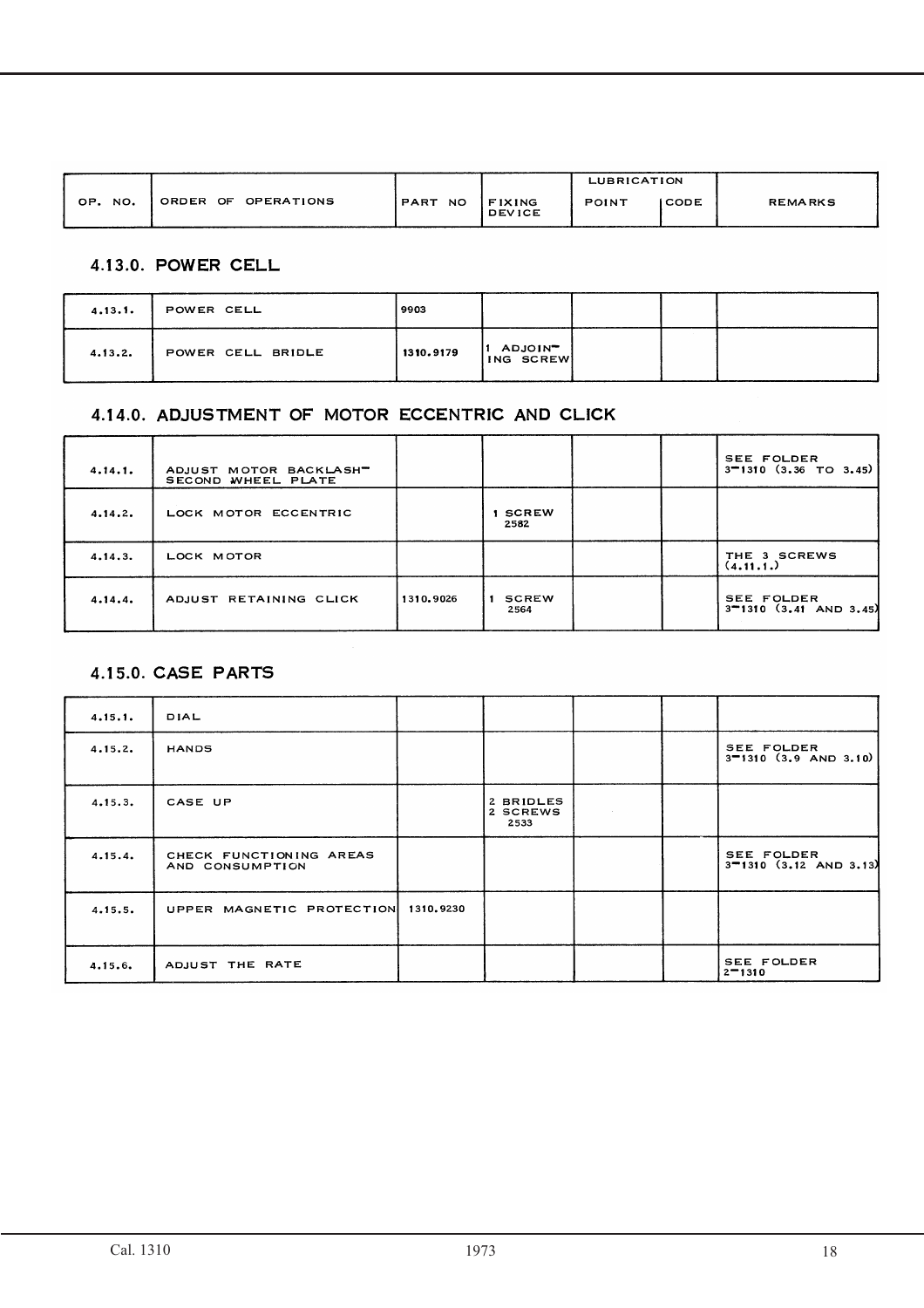Place one of the three fingers of the day disc driving gear No. 1310.9057 opposite the post of the date indicator driving wheel (magnetic mobiles Nos. 1310.9062 and 1310.9064). Fit the two magnetic mobiles Nos. 1310.9062 and 1310.9064.

**Check on positioning :** make the day disc driving gear No. 1310. 9057 turn slightly until the three fingers are visible; one of the three magnetic teeth must then be located under the upper pinion of the day disc driving gear No. 1310.9057.

**4.9.6.0.**

Fit the date driving gear No. 1310.9053.

**Check on positioning :** make the date driving gear No. 1310.9053 turn until the finger drives the two mobiles previously fitted. When the driving of these two mobiles is accomplished, one of the three magnetic teeth must again be located under the upper pinion of the mobile No. 1310.9057.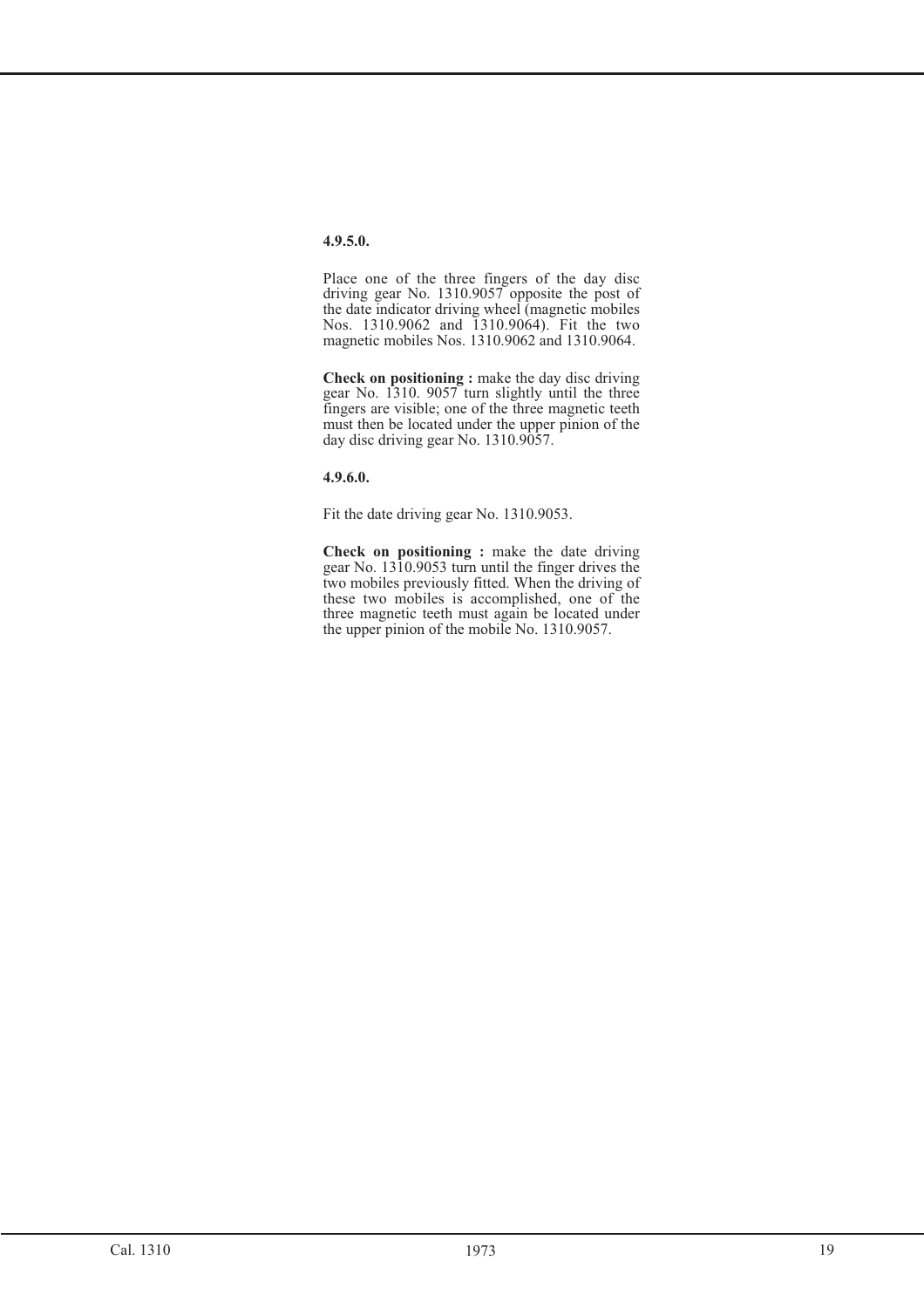

# **CALIBRE**

# **1310**

# **29 Q SCS CALD CORR CORH CORS STS 8 jewels Folder 5 - 6 Application of Deltatest and Alitest**

**Note :**

The numbers in parentheses ( ) refer to the numbers appearing in the instructions for use of the Deltatest ODT 3 and Alitest OAT 2 apparatus.

Indications in brackets [ ] refer to the Deltatest ODT 1 and Alitest OAT 1.

All apparatus which do not bear the model number on the back plate correspond with the ODT 1 and OAT 1.

Cal. 1310 20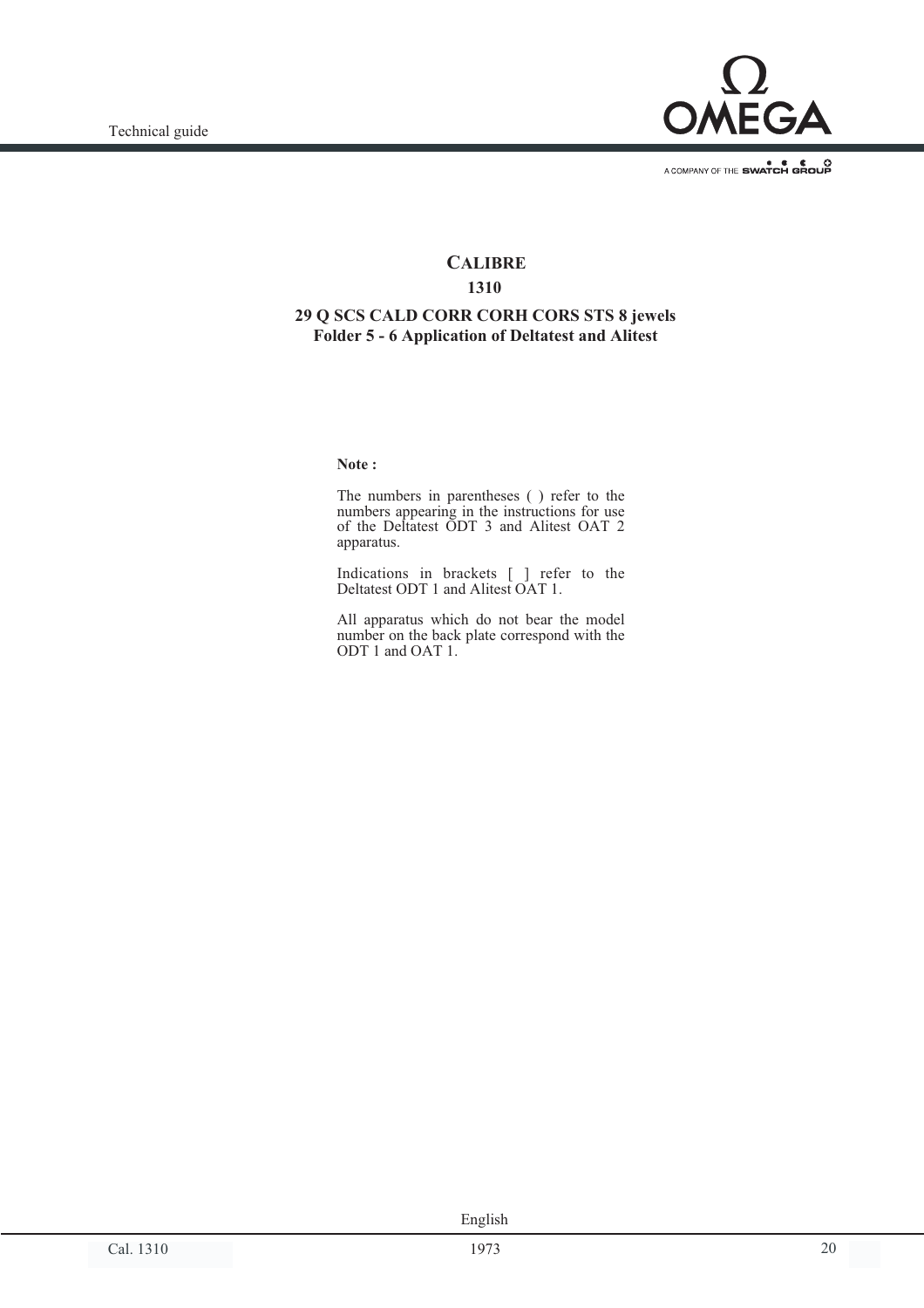#### **5.1 Measuring of the rate (Deltatest)**

Press key  $(2)$  of keyboard " < 15' Hz" ["1 Hz ".]

Move the watch in order to secure maximum signal.

Regulate amplification (6) by observing the level control provided by the instrument hand (7). Optimal adjustment is secured when the hand is at the beginning of the black zone [green zone]

Select by means of (3) the measuring time of 12 [10] seconds.

Select by means of (4) the measuring accuracy of .99 [1/100.]

#### **6.1 Measuring of the power cell tension (Alitest)**

With power cell placed on table, connect black probe to top of power cell (-) and red probe to its case  $(+)$ .

The tension value must be in the region of 1.35V; if it is below 1.25V, the power cell must be replaced.

#### **6.2 Measuring of the current (Alitest)**

This measuring is effected by using substitute power cell feed (15) connected with "Output" by means of the feeding clip (13).

Press buttons (2) [1.35 V] relating to feed tension of the watch and  $(8)$  [ $\mu$ A] enabling the current to be measured.

The value measured should not exceed 15 µA.

#### **6.3 Checking of the functioning limit tensions (Alitest)**

This checking is effected by using substitute power cell feed (15) connected with "Output" by means of the feeding cable (13).

Press buttons (4) [Uadj] and (9) [Vadj].

Check proper functioning of movement within the tension limits of 1.15 V and 1.40 V (tensions are regulated by means of knob (5)).

#### **Note**

The motor is said to function normally when the second wheel makes one complete revolution in one minute. It is important to check the passage of each of the 60 teeth.

#### **6.4 Analysis of motor - measuring of the coil resistance**

**Note:**

If the movement is under tension, it is necessary to isolate the electronic module before measuring the resistance.

Unscrew the two motor connecting-screws.

Slide an insulating leaf under the terminals of the module (A and B).

Measure R by applying the probes (16) to the terminals A and B.

The resistance of the motor

should be between 2 and 2.2 K. If this is not the case, the motor module must be changed.

#### **6.5 Measuring of the rate on Deltatest using feed from Alitest**

Connect Alitest to "Input" of Deltatest by means of the special cable.

Proceed in identical manner to 6.2 : Measuring of the current.

Press button Atten. Deltatest (12) [Switch on back of Alitest in position 1].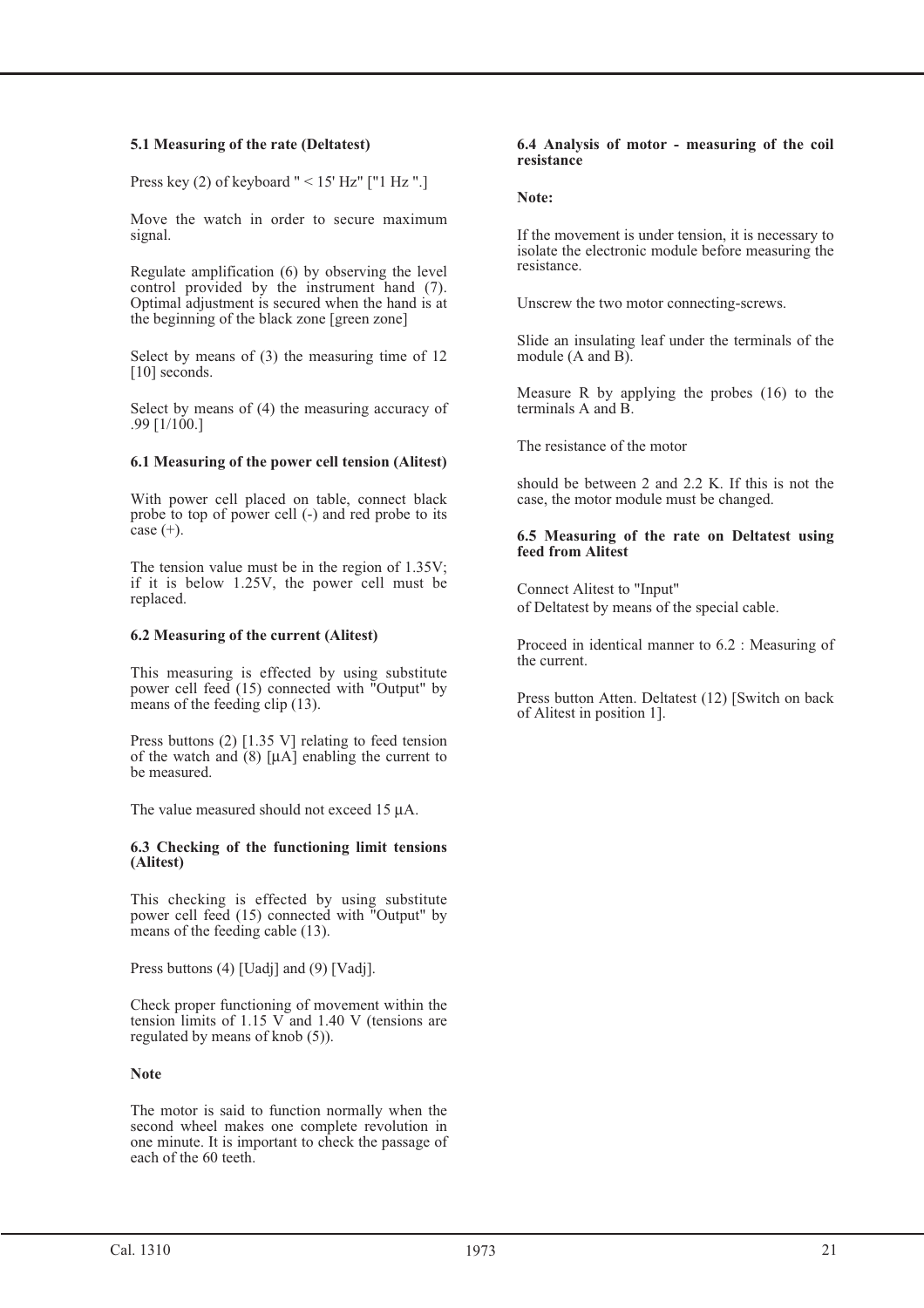

# **CALIBRE 1310 29 Q SCS CALD CORR CORH CORS STS 8 jewels Technical information No. 8**

#### **CALIBER 1310**

#### **SUPPLEMENT TO DIAGNOSIS AND ANALYSIS ACCOMPANYING THE TECHNICAL GUIDE**

Following up requests by our General Agents, we are presenting a refined check-method to make servicing of caliber 1310 easier. The contents of the technical guide, folder 0 to 6, remain valid.

#### **1. CHECK DELTATEST**

Accepted rate :  $+ 0.10$  at  $+ 0.30$  s./d. Regulation beyond the range of the Trimmer : replace electronic module.

#### **2. BATTERY : 1,35 V**

Out of tolerance . replace battery SSIH 9903 (or Vartachron 508) (Check cleanliness of battery contact points)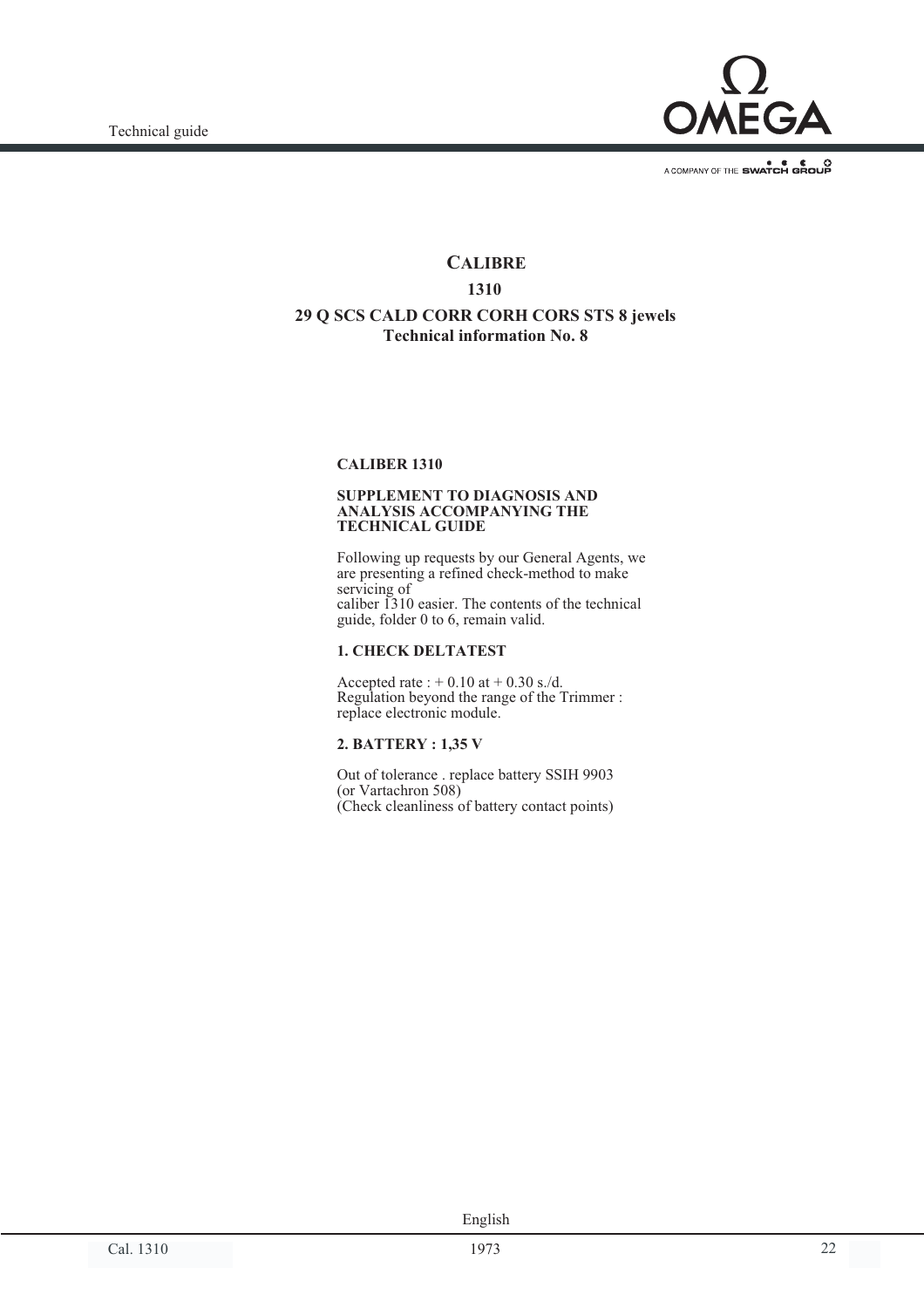#### **3. MOTOR COIL RESISTANCE : approximately 2,2 k**

Out of tolerance : exchange motor module (1310-9200)

#### **4. CONSUMPTION OF WHOLE WATCH**

Limits : maximum 15 µA with bi-polar circuit (straight connections)

maximum 7.5 µA C-Mos circuit (T-shaped connections)

Above accepted limit : slide insulator blade between motorcontacts, detect and replace definitive module. (Limit for motor only 3 µA)

#### **5. FUNCTIONING LIMITS (WHOLE WATCH)**

Lower limit : 1.20 V upper limit : 1.40 V

Beyond accepted limits :

Check

a) position and tension of retaining click

b) backlash of motor screw and second wheel (see pt. 9)

c) endshake and freedom of rotor

d) cleanliness of motor worm-gear

#### **6. FUNCTIONING LIMITS MOTOR MODULE WITHOUT WHEEL TRAIN**

Lower limit 1.15 V upper limit : 1.45 V Beyond accepted limits : exchange motor module  $(1310 - 9200)$ 

#### **7. WHEEL TRAIN AND CALENDAR CHECKING**

Motor module removed. Make wheels spin by means of a dust blower - they must spin freely and make the date change with only small force from dust blower.

#### **8. CHECK OF PARTS : CONDITION, CLEANLINESS**

Change defective parts, clean movement if necessary (see technical guide 4.4.1.0)

#### **9. ADJUSTEMENT**

To insure a perfect backlash between the second wheel and the motor worm gear, proceed with operations 3.36 to 3.38 of the technical guide 3-1310 and check thereafter the following procedure .